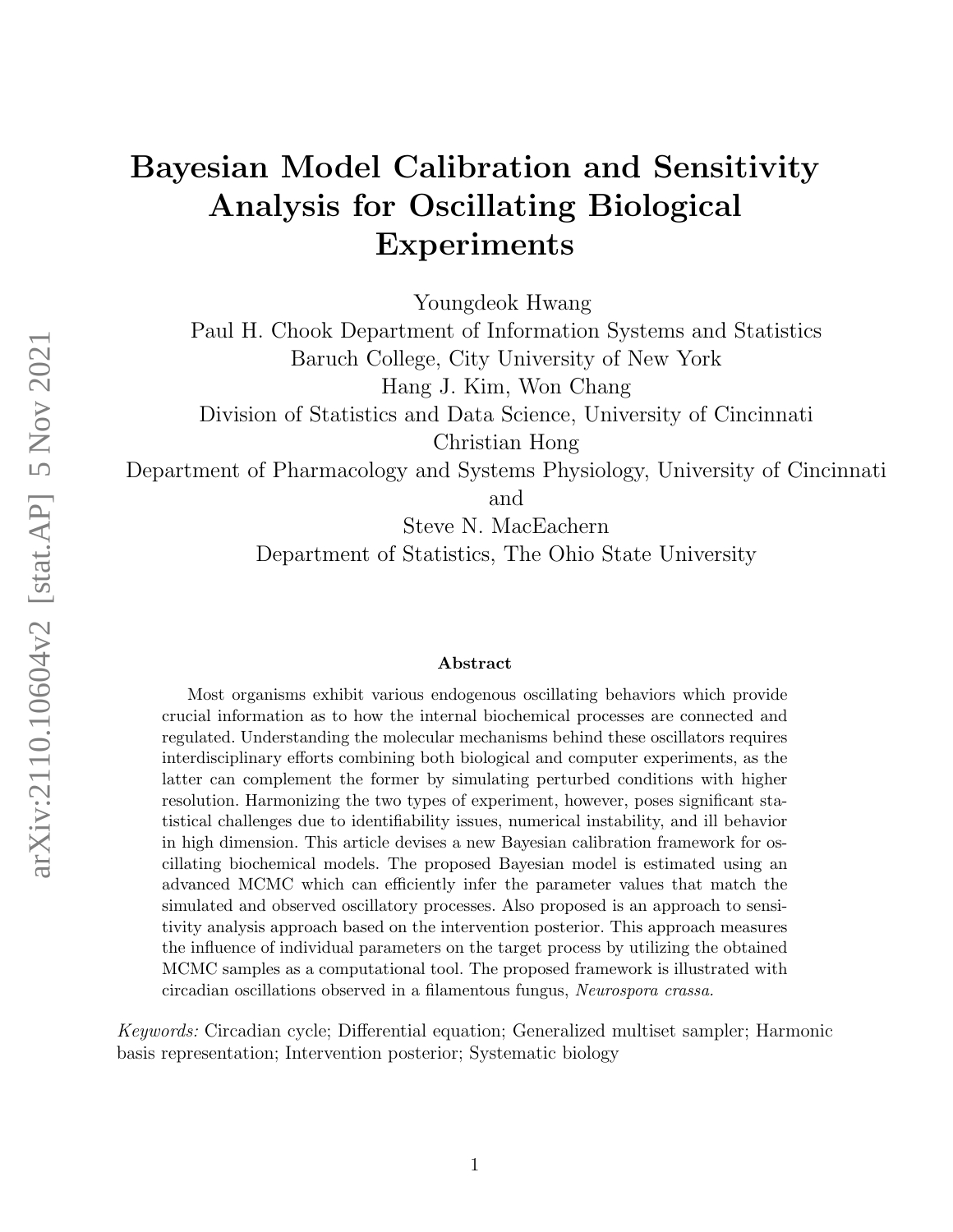### 1 Introduction

Periodicity is one of the common characteristics of biological systems. Organisms demonstrate a diverse range of periodic behaviors regulating distinct molecular, cellular, and physiological phenotypes such as the cell cycle, yeast metabolic cycle, segmentation clock in vertebrates, and circadian rhythms [\(Tu et al., 2005;](#page-34-0) [Sassone-Corsi et al., 2018\)](#page-33-0). Studying the molecular mechanisms behind these oscillators often requires interdisciplinary efforts combining both physical and computer experiments as computer experiments complement the physical experiments by simulating numerous perturbated conditions at a higher resolution [\(Sha et al., 2003;](#page-33-1) [Tsai et al., 2008;](#page-33-2) [Gallego et al., 2006;](#page-30-0) [Gotoh et al., 2016\)](#page-31-0).

Computer experiments are widely used to study complex physical processes in various applications such as geoscience [\(Lee et al., 2020\)](#page-32-0), aerospace engineering [\(Mak et al., 2018\)](#page-32-1), and biomedical engineering [\(Sung et al., 2020\)](#page-33-3). Many of these experiments are based on a computer model which consists of a set of differential equations solved by numerical methods. Utilizing these models for further study requires calibration, a process to find plausible sets of parameters that produce outcomes similar to those observed in the physical experiment.

Use of the model beyond developing a prototype simulator  $-$  for instance for sensitivity analysis or forecasting with model ensembles – is available only after the model is mature and its parameters have been well calibrated. Having a mature model is particularly crucial for counterfactual scenario analyses where the conditions depart from the current steadystate, where a system may become unstable. For example, climate projections under various future  $CO<sub>2</sub>$  forcing scenarios require a rigorous quantification and reduction of parametric uncertainty regarding the response of the climate system and heat penetration into the ocean as a prerequisite (e.g., [Bellprat et al., 2012;](#page-29-0) [Chang et al., 2014\)](#page-29-1).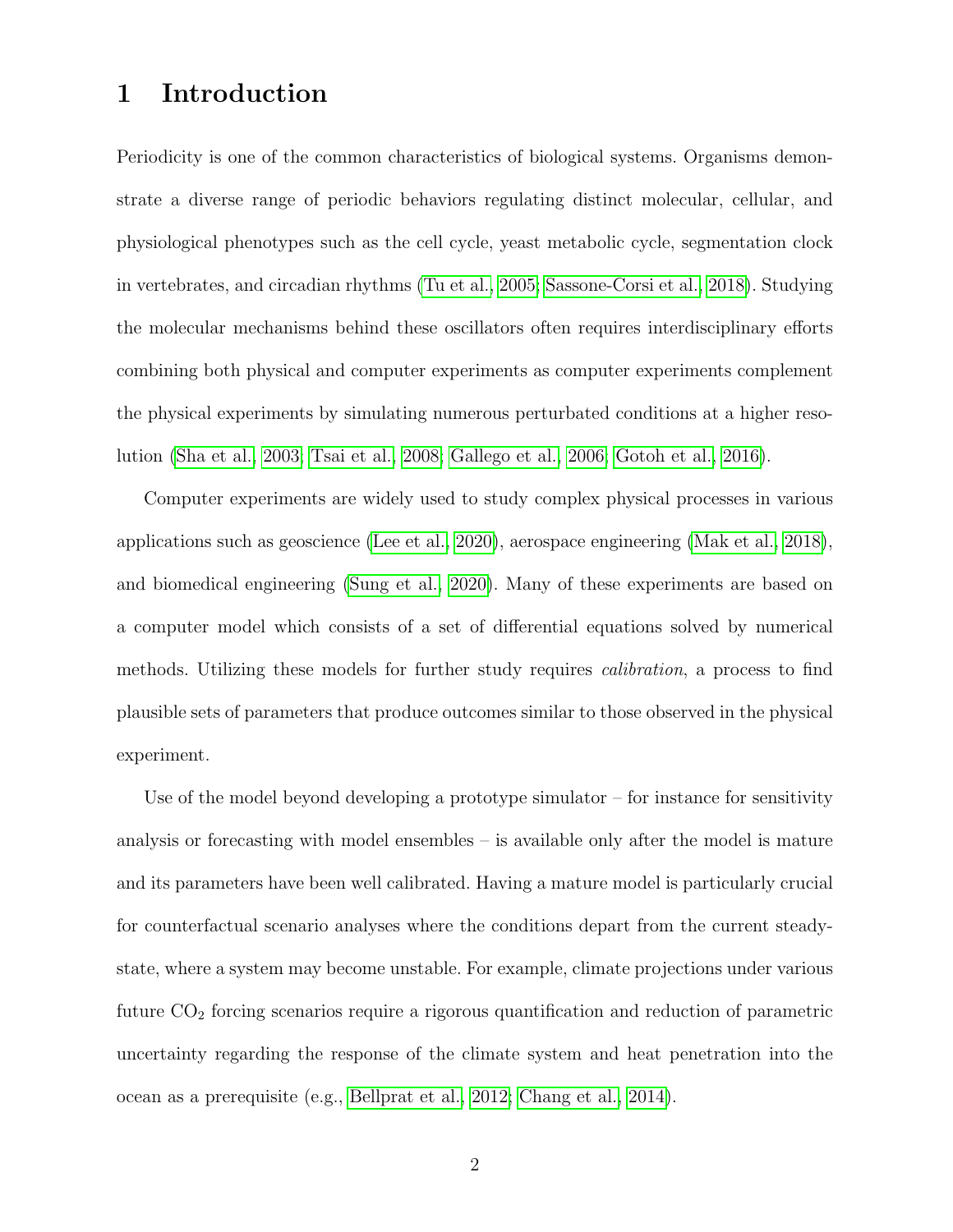Since the seminal work of [Kennedy and O'Hagan](#page-31-1) [\(2001\)](#page-31-1), computer model calibration has been a major research topic. A particular focus has been on the challenges arising from the high-dimensional, multivariate, and often highly structured outputs that most computer models produce. [Bayarri et al.](#page-28-0) [\(2007\)](#page-28-0) propose a general statistical framework for computer models with functional outputs. [Higdon et al.](#page-31-2) [\(2008\)](#page-31-2) introduce a basis representation approach, and [Chang et al.](#page-29-1) [\(2014\)](#page-29-1) reformulate this approach using dimension reduction to enable faster computing. [Gramacy et al.](#page-31-3) [\(2015\)](#page-31-3) focus on dealing the large data sets. [Chang et al.](#page-29-2) [\(2016\)](#page-29-2) and [Sung et al.](#page-33-3) [\(2020\)](#page-33-3) consider calibration for computer models with binary responses, and [Hwang et al.](#page-31-4) [\(2018\)](#page-31-4) have incorporated the equations from physics to simplify the calibration framework. There is much interest beyond the statistics community; [Karagiannis and Lin](#page-31-5) [\(2017\)](#page-31-5), for example, propose a Bayesian approach from the computational physics perspective.

Our work belongs to the broad Bayesian framework of [Kennedy and O'Hagan](#page-31-1) [\(2001\)](#page-31-1). Despite their overarching perspective and the successful applications that followed (e.g., [Higdon et al., 2008\)](#page-31-2), direct application of their framework to our studies faces multiple challenges. First, their formulation presumes that the output is well-behaved so that the input-output relationship can be emulated via a Gaussian process with stationary covariance. When the computer model shows highly nonstationary behavior in certain input spaces, the Gaussian process does not reflect the underlying nature and will lead to poor emulation performance, which will in turn lead to inaccurate calibration. Second, [Kennedy](#page-31-1) [and O'Hagan](#page-31-1) [\(2001\)](#page-31-1) assume that the physical and computer experiments, as well as their discrepancy, all lie in the same space. Such an assumption allows a direct evaluation of the likelihood in a Bayesian setting, or the objective function in a frequentist setting (e.g., [Tuo et al., 2015\)](#page-34-1). In our motivating example, however, the outputs from both physical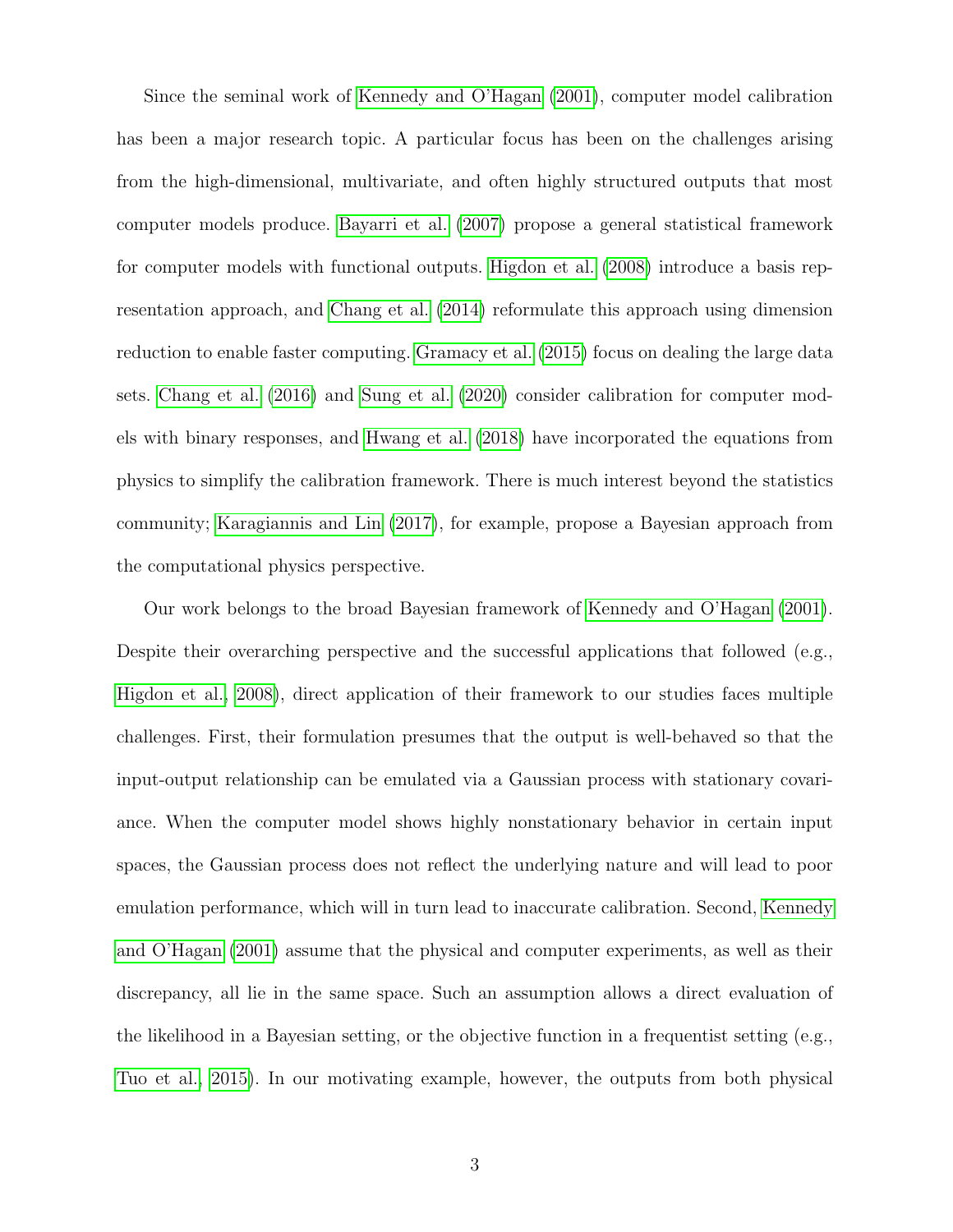and computer experiments are cyclic and oscillating, which requires a customized measure for the discrepancy. A simulator run is deemed successful when it resembles the physical experiment outcome with the curve shifted laterally by some amount, i.e., the computer experiments show peaks that differ from the physical experiments by phase, while the periodicity and magnitude remain approximately the same.

There are three major contributions in our work. First, our modeling approach characterizes the periodicity and amplitude of the oscillating outcome with a harmonic basis representation, so that it captures the cyclical nature of the experiments. Second, we introduce an efficient MCMC approach using the generalized multiset sampler (GMSS, [Kim and](#page-31-6) [MacEachern, 2015\)](#page-31-6) to provide a practical solution to evaluate the posterior distribution; the approach is firmly rooted in a rigorous theoretical framework and designed to overcome the challenges of a high-dimensional parameter space and multi-modal posterior densities. Third, we propose an intuitive method for sensitivity analysis, based on the intervention posterior, to handle parameter uncertainty. Our framework is illustrated with a case study of physical experiment measurements and a corresponding three-variable, nine parameter computer experiment to study the circadian cycle of a living organism.

The remainder of the paper is organized as follows. Section [2](#page-4-0) describes the basic mechanism of oscillating biochemical experiments and the current practice for analysis. Section [3](#page-8-0) describes the proposed model and methodology. Section [4](#page-18-0) introduces the intervention posterior approach for sensitivity analysis. Section [5](#page-21-0) gives an analysis of a three-variable biochemical oscillator using the proposed methodology. We conclude with some remarks and discussion in Section [6.](#page-27-0)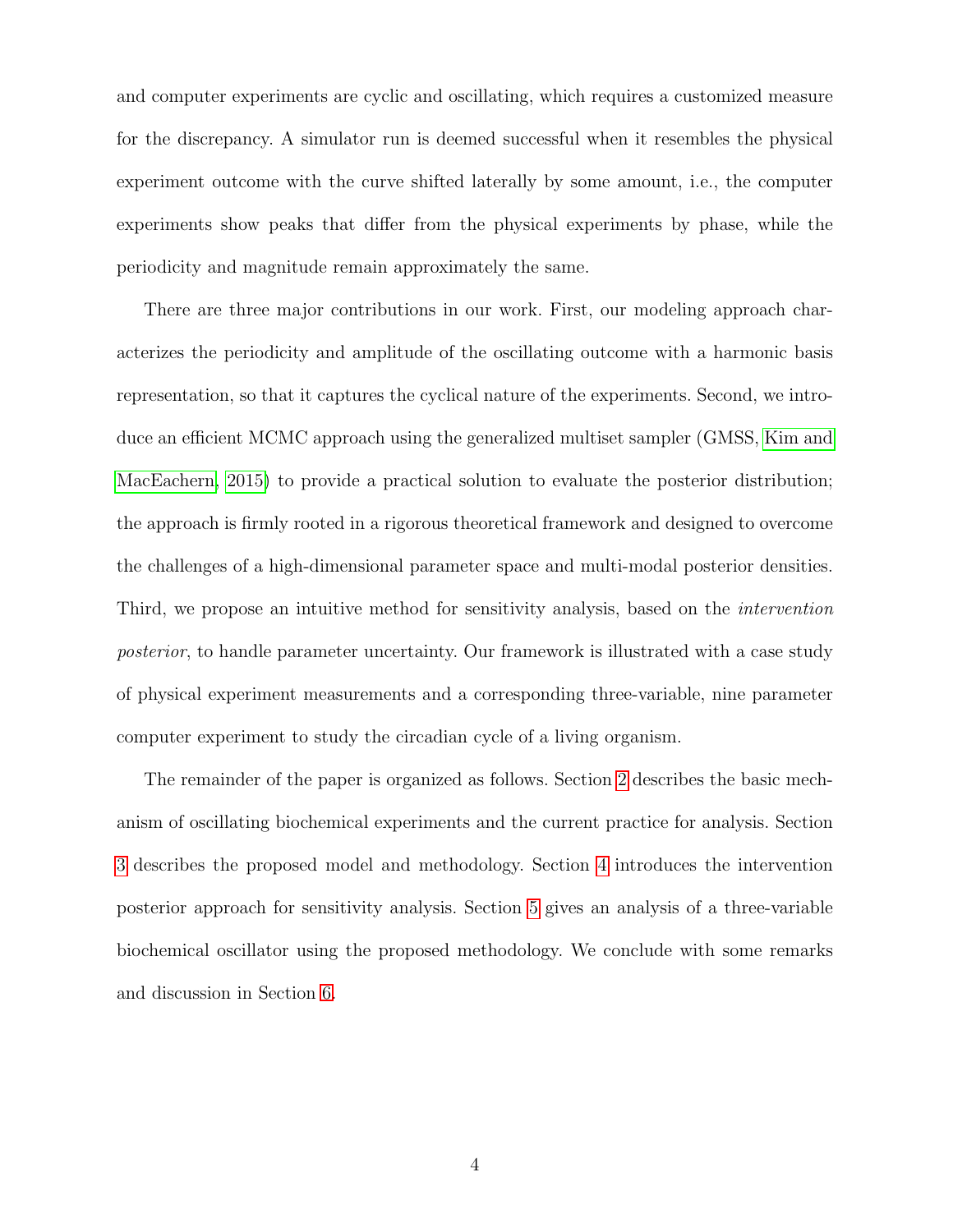

<span id="page-4-1"></span>Figure 1: Bioluminescence measurements from a physical experiment with three replicates.

### <span id="page-4-0"></span>2 Scientific Problem

#### 2.1 Oscillating Biochemical Experiment: Circadian Cycle

Circadian rhythms are events that recur with a period of about 24 hours. The circadian clock governs the periodic behavior that responds to external cues such as the light-dark cycle, and aligns the internal clock to the external environment to optimize an organisms' function and survival. It is known that there exists a conserved molecular mechanism of circadian rhythms in eukaryotes, which consists of transcriptional-translational feedback loops, generating endogenous oscillations of about 24 hours [\(Dunlap and Loros, 2017;](#page-30-1) [Cox](#page-30-2) [and Takahashi, 2019\)](#page-30-2). Misalignment of the internal circadian clock and the external environment increases the risk of sleep disorders, as well as cardiovascular and metabolic diseases. Thus, it is critical to understand the fundamental molecular mechanisms of the circadian rhythms and their signaling pathways to other mechanisms such as the cell cycle or metabolism.

In this work, we use the circadian cycle of a filamentous fungus *Neurospora crassa*. Neurospora crassa has been a model organism for understanding circadian clocks since the 1950s, when its physiological output became tractable to biologists [\(Dunlap and Loros,](#page-30-1)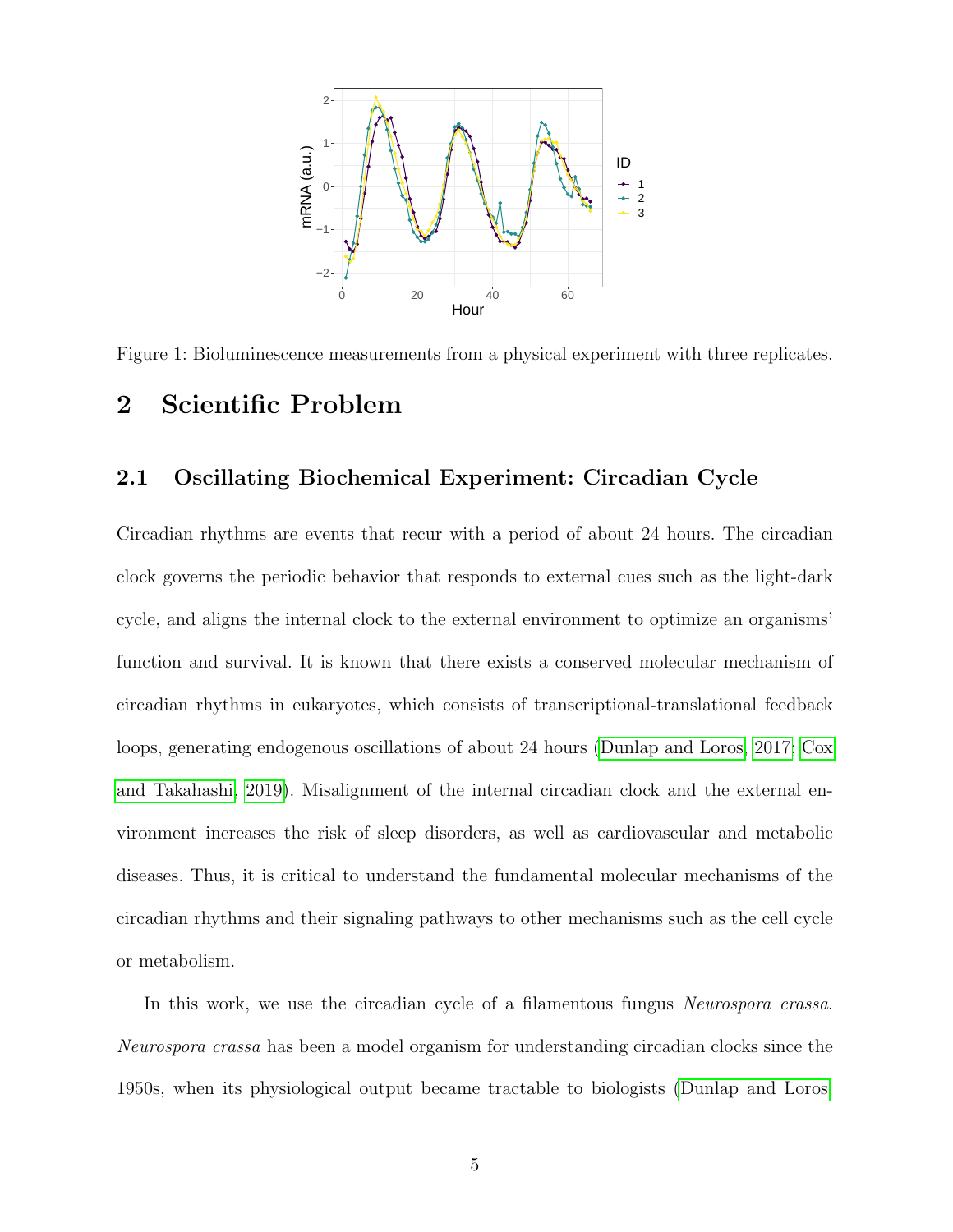

<span id="page-5-0"></span>Figure 2: The schematic illustration of the oscillator experiment.

[2017\)](#page-30-1). Physical experiments in this study produce indirect measurements of the gene expression activity of the gene named *frequency (frq)*, which is known to regulate the circadian cycle of *Neurospora crassa*. The activity of frq gene expression is measured using bioluminescence assays detecting the activity of luciferase driven by the  $f_{\text{r}}\eta$  promoter [\(Gooch](#page-30-3) [et al., 2014\)](#page-30-3). Bioluminescence is detected by a software-controlled camera collecting the measurements for 10 minutes every hour. Figure 1 depicts the three replicates from physical experiments we use in this study, where we observe endogenous cycles of approximately 21-22 hours.

As a counterpart of the physical experiments, we consider a mathematical model of the molecular mechanisms of oscillators regulated by nonlinear dynamics defined by a set of ordinary differential equations (ODE) from [Caicedo-Casso et al.](#page-29-3) [\(2015\)](#page-29-3). This model reflects recently discovered self-regulatory negative- and positive-feedback loops [\(Aronson et al.,](#page-28-1) [1994;](#page-28-1) [Liu et al., 2019\)](#page-32-2). It consists of three state variables: frq mRNA  $(y)$ , protein  $(w)$ , and phosphorylated protein  $(z)$  as their main variables, where the system wiring is characterized by nine unknown parameters  $\boldsymbol{\theta} = (\theta_1, \dots, \theta_9)$  that are related to biological processes, such as the synthesis rate or the threshold of critical concentration. The parameter related to the rate of transcription of y is fixed at c. [Caicedo-Casso et al.](#page-29-3) [\(2015\)](#page-29-3) wrote the dynamical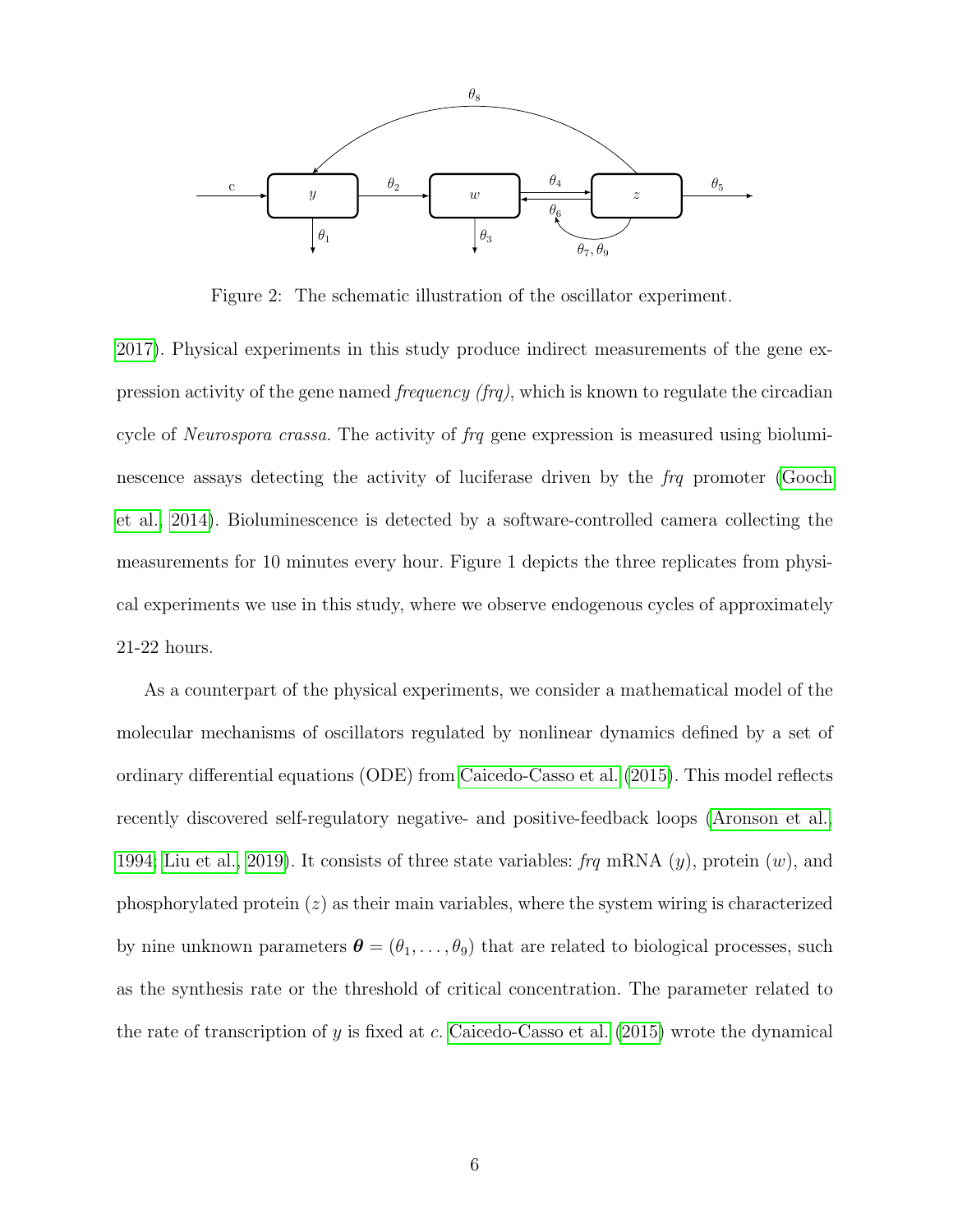system as

<span id="page-6-0"></span>
$$
\frac{dy}{dt} = \frac{c}{1 + (z/\theta_8)^8} - \theta_1 y,\tag{1}
$$

$$
\frac{dw}{dt} = \theta_2 y - (\theta_3 + \theta_4)w + \theta_6 z - \frac{\theta_7 w z^4}{\theta_9^4 + z^4},
$$
\n(2)

$$
\frac{dz}{dt} = \theta_4 w - (\theta_5 + \theta_6)z + \frac{\theta_7 w z^4}{\theta_9^2 + z^4}.
$$
\n(3)

In this system, the frq mRNA  $(y)$  is translated into protein  $(w)$ , and this protein is transformed into the end product  $(z)$ . Figure [2](#page-5-0) presents a schematic illustration of this system, where arrows represent how each process is involved in the process. For example,  $\theta_1$  in [\(1\)](#page-6-0) is the degradation rate for y, and  $\theta_2$  in [\(2\)](#page-6-0) the rate of translation from y to w. From Figure [2](#page-5-0) and equations  $(1)-(3)$  $(1)-(3)$  $(1)-(3)$ , it can be seen that the system has self-regulating feedback loops; for example, a high level of y leads to a higher level of w through  $\theta_2$ , then higher z through  $\theta_4$ , but the increase in z (modulated by  $\theta_8$ ) hinders the transcription of y. The amount of mRNA in the computer experiment,  $y$ , is to be matched with the bioluminescence measurements from physical experiments for model calibration.

#### 2.2 Current Practices in Mathematical Biology

When studying a phenomenon using both computer and physical experiments, it is imperative to harmonize the two sources by tuning the parameters of the computer model to match physical measurements. Although oscillating biological systems have been studied for decades, a framework for the coherent analysis and parameter estimation of those models has not yet been established. Typical analyses begin with an initial parameter value adopted from the existing literature, or derived from an experimenter's hunch. From this value, a search for a better parameter value proceeds, perhaps by trial-and-error or with a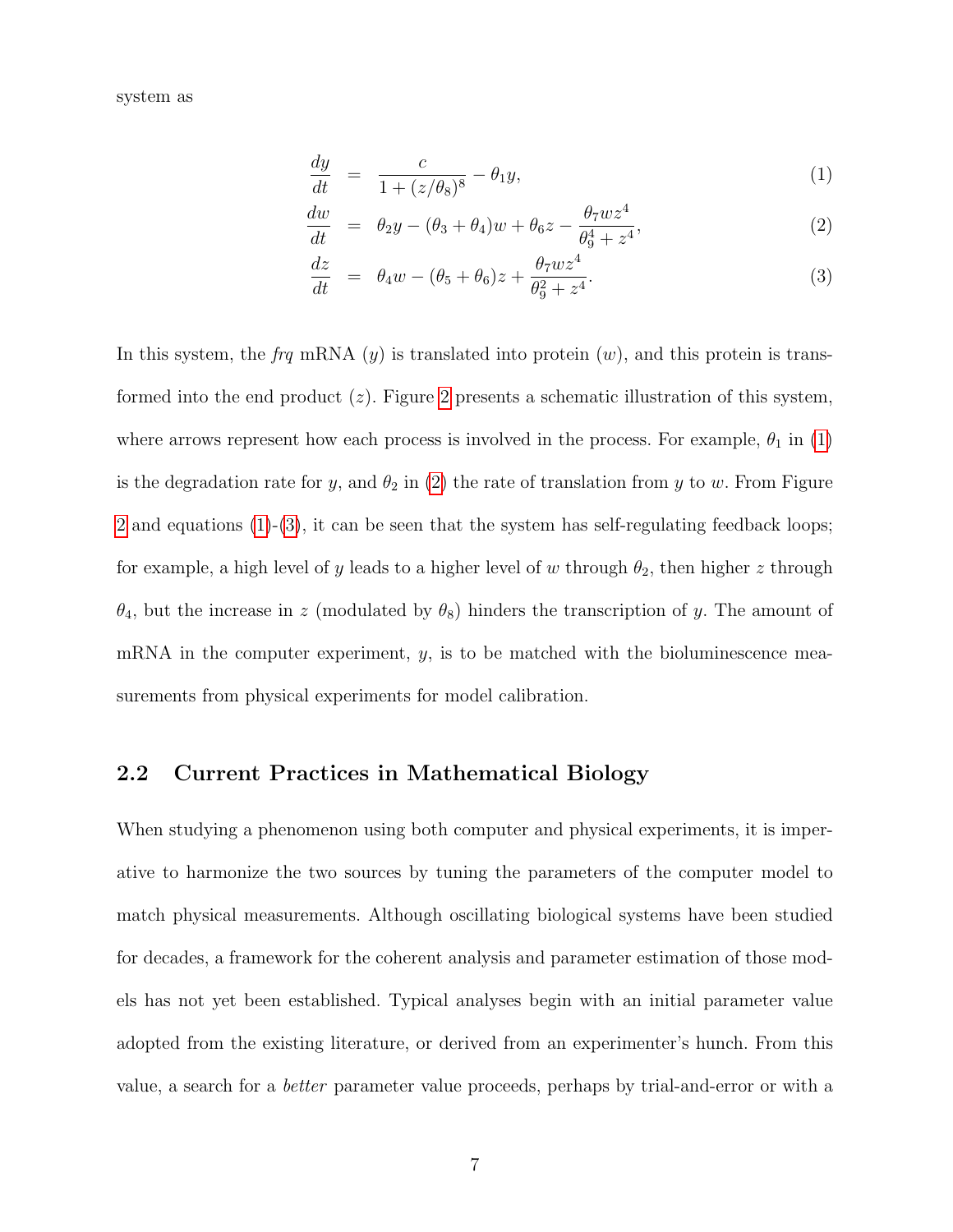more formal yet heuristic search algorithm. The search terminates when a *reasonable* value  $\theta_0$  is found or when a convergence criterion is satisfied. This search may or may not be directly tied to the data from the physical experiment. One tradition relies on a subjective match of qualitative features of the computer model outputs and physical experiment measurements, often based on a visual examination. Another batch of typical estimation strategies is to use optimization algorithms, such as simulated annealing [\(Kirkpatrick, 1984;](#page-31-7) [Bellman et al., 2018\)](#page-29-4), differential evolution [\(Storn and Price, 1997;](#page-33-4) [Oguz et al., 2013\)](#page-32-3), or multiple shooting [\(Peifer and Timmer, 2007\)](#page-33-5) to name a few. These optimization-based approaches are often limited by slow convergence and local traps, while being overly sensitive to tuning parameters such as temperature in simulated annealing or differential weights in differential evolution. They also lack a suitable measure of uncertainty; the limitations are often not clearly addressed in the biological sciences or applied mathematics literature (e.g., [Bellman et al., 2018\)](#page-29-4).

It is common to conduct a sensitivity analysis once  $\theta_0$  is settled. The sensitivity analysis mainly seeks to understand qualitative changes in the system behavior, or numerical changes in a target quantity as the parameters deviate from  $\theta_0$  [\(Goodfellow et al., 2014;](#page-30-4) [Caicedo-Casso et al., 2015;](#page-29-3) [Liu et al., 2019\)](#page-32-2). However, such an approach fails to incorporate the inherent uncertainty in estimating the model parameters  $\boldsymbol{\theta}$ . A detailed discussion on how to address this issue statistically follows in the next section.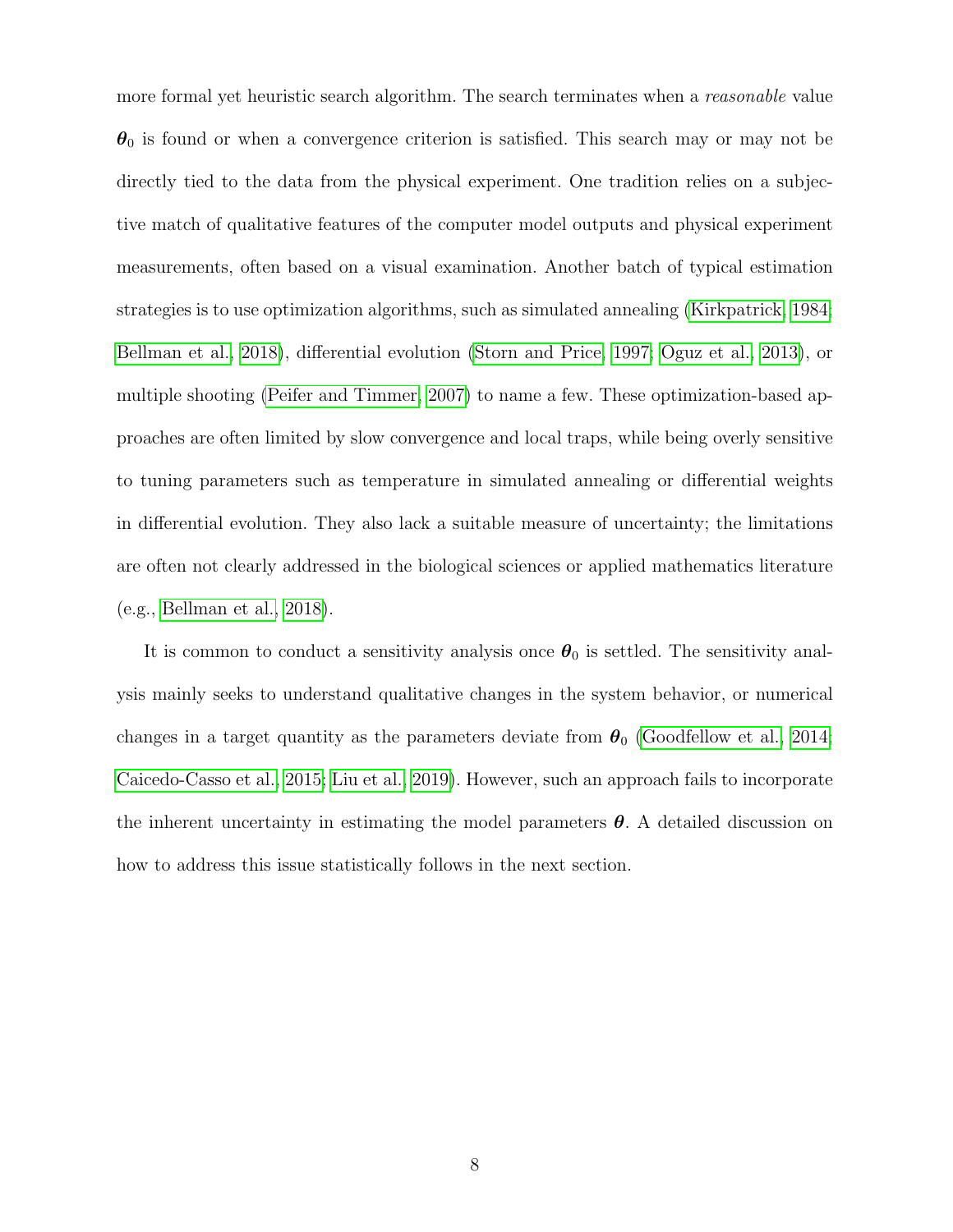# <span id="page-8-0"></span>3 Bayesian Model Formulation and Posterior Inference for the Oscillating Biochemical Experiment

Many parameters in computer experiments are unknown to the experimenters, and the computer experiments often cannot fully reflect reality, causing some degree of bias. Since the seminal work of [Kennedy and O'Hagan](#page-31-1) [\(2001\)](#page-31-1), Bayesian approaches have been widely used for computer model calibration, and inference problems have been cast in the Kennedy-O'Hagan framework. In this section, we present our modeling approach to integrate the physical and computer experiments based on Bayesian inference.

## 3.1 Bayesian Hierarchical Model with Harmonic Basis Representation

Let  $y_i^F = (y_{i1}^F, \ldots, y_{iT}^F)^\top$  denote the measurements obtained from the *i*th physical experiment. To incorporate the strong periodicity of the observed data, we formulate

<span id="page-8-1"></span>
$$
y_{it}^F = \sum_{k=1}^K a_{ik} \cos\left(\frac{2\pi kt}{T}\right) + \sum_{k=1}^K b_{ik} \sin\left(\frac{2\pi kt}{T}\right) + \varepsilon_{it}^F,
$$
 (4)

for  $i = 1, \ldots, n$  and  $t = 0, \ldots, T-1$ , where  $\varepsilon_{it}^F$  is assumed to be an independent error from  $N(0, \sigma_F^2)$ . To characterize the overall amplitude of data from a physical experiment, we consider  $s_{ik} = a_{ik}^2 + b_{ik}^2$ , the power spectrum of the kth frequency component, which represents the magnitude of periodic behavior at the frequency of  $k/T$  in the *i*th observed time series [\(Hartley, 1949\)](#page-31-8). For example, the data sets presented in Figure [1](#page-4-1) have  $T = 66$ , so  $s_{i1}$  represents the magnitude of the periodic behavior that completes its cycle once every 66 hours,  $s_{i2}$  every 33 hours, and so on. Applying the basic properties of trigonometric functions, it can be shown that the design matrix for [\(4\)](#page-8-1) is orthogonal and results in the least square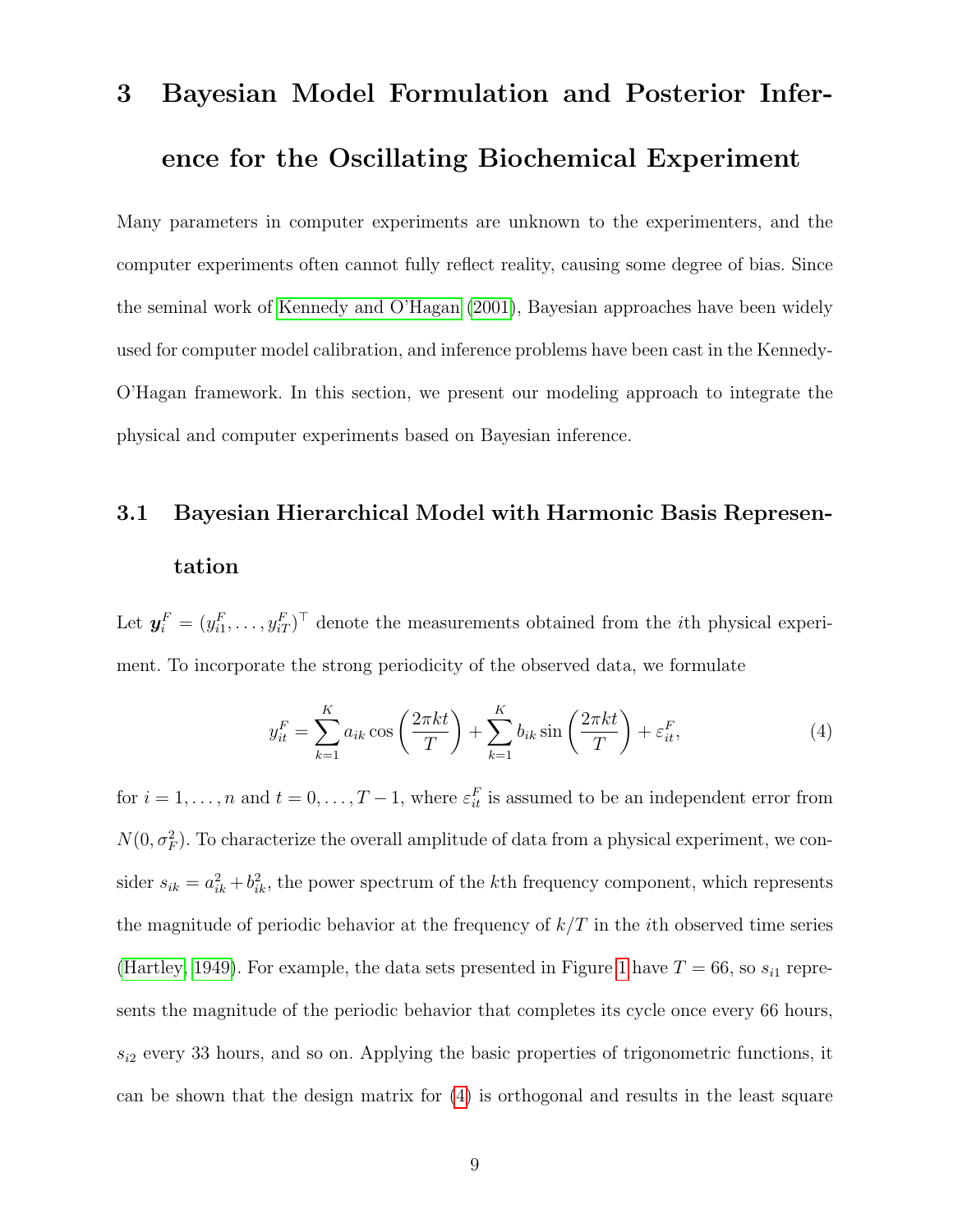estimates,  $\hat{a}_{ik} = (2/T) \sum_{t=0}^{T-1} y_{it}^F \cos(2\pi kt/T)$  and  $\hat{b}_{ik} = (2/T) \sum_{t=0}^{T-1} y_{it}^F \sin(2\pi kt/T)$ . Let  $\hat{s}_{ik} = \hat{a}_{ik}^2 + \hat{b}_{ik}^2$ . Then under the normality assumption in [\(4\)](#page-8-1), we have  $\hat{s}_{ik}|s_{ik} \sim \chi_2^2(V_{ik}^{-1}s_{ik}),$  $k = 1, ..., K$ , where  $V_{ik} = \sigma^2 \sum_{t=0}^{T-1} {\cos(2\pi kt/T)}^2 = \sigma^2 \sum_{t=0}^{T-1} {\sin(2\pi kt/T)}^2 = T\sigma^2/2$ . The estimated power spectrum  $\hat{s}_{ik}$  represents the variance component of  $y_i^F$  attributable to the kth frequency [\(Geoghegan, 2006\)](#page-30-5).

For the computer experiments, let  $\bm{y}^{M}(\bm{\theta}) = (y_1^M(\bm{\theta}), \ldots, y_T^M(\bm{\theta}))^{\top}$  denote outcomes from a computer model, or a mathematical model, executed with the input parameters  $\boldsymbol{\theta} = (\theta_1, \dots, \theta_p)$ . Then, we express the computer model outcomes by

<span id="page-9-0"></span>
$$
y_t^M(\boldsymbol{\theta}) = \sum_{k=1}^K \alpha_k(\boldsymbol{\theta}) \cos\left(\frac{2\pi kt}{T}\right) + \sum_{k=1}^K \beta_k(\boldsymbol{\theta}) \sin\left(\frac{2\pi kt}{T}\right) + \varepsilon_t^M,
$$
(5)

for  $t = 0, \ldots, T-1$ , where  $\varepsilon_t^M \stackrel{iid}{\sim} N(0, \sigma_M^2)$ . We define  $\lambda_k(\boldsymbol{\theta}) \equiv \alpha_k^2(\boldsymbol{\theta}) + \beta_k^2(\boldsymbol{\theta})$  for the model outputs, similarly to  $s_{ik}$  from the field data.

The formulations in [\(4\)](#page-8-1) and [\(5\)](#page-9-0) are basis representations based on harmonic basis functions. A suite of different basis functions has been employed in the computer experiments literature, including wavelets [\(Bayarri et al., 2007\)](#page-28-0), principal components [\(Higdon et al.,](#page-31-2) [2008;](#page-31-2) [Chang et al., 2014,](#page-29-1) [2016\)](#page-29-2), Gaussian kernels [\(Bhat et al., 2012\)](#page-29-5), and spherical harmonics [\(Chang and Guillas, 2019\)](#page-29-6). To the best of our knowledge, however, harmonics has not been used to characterize the periodic behavior in computer model calibration literature. [Chang and Guillas](#page-29-6) [\(2019\)](#page-29-6) used spatial harmonics to facilitate computation by reducing the rank of the spatial covariance matrix to avoid prohibitive matrix computation in the likelihood evaluation, not to model the cyclical behavior using the basis representation.

Our modeling approach is in the spirit of the spectral analysis, yet our focus is on the cyclical behavior at lower frequencies, obtained from the limited physical experiments. Following the Kennedy-O'Hagan framework, we connect the outputs of the physical exper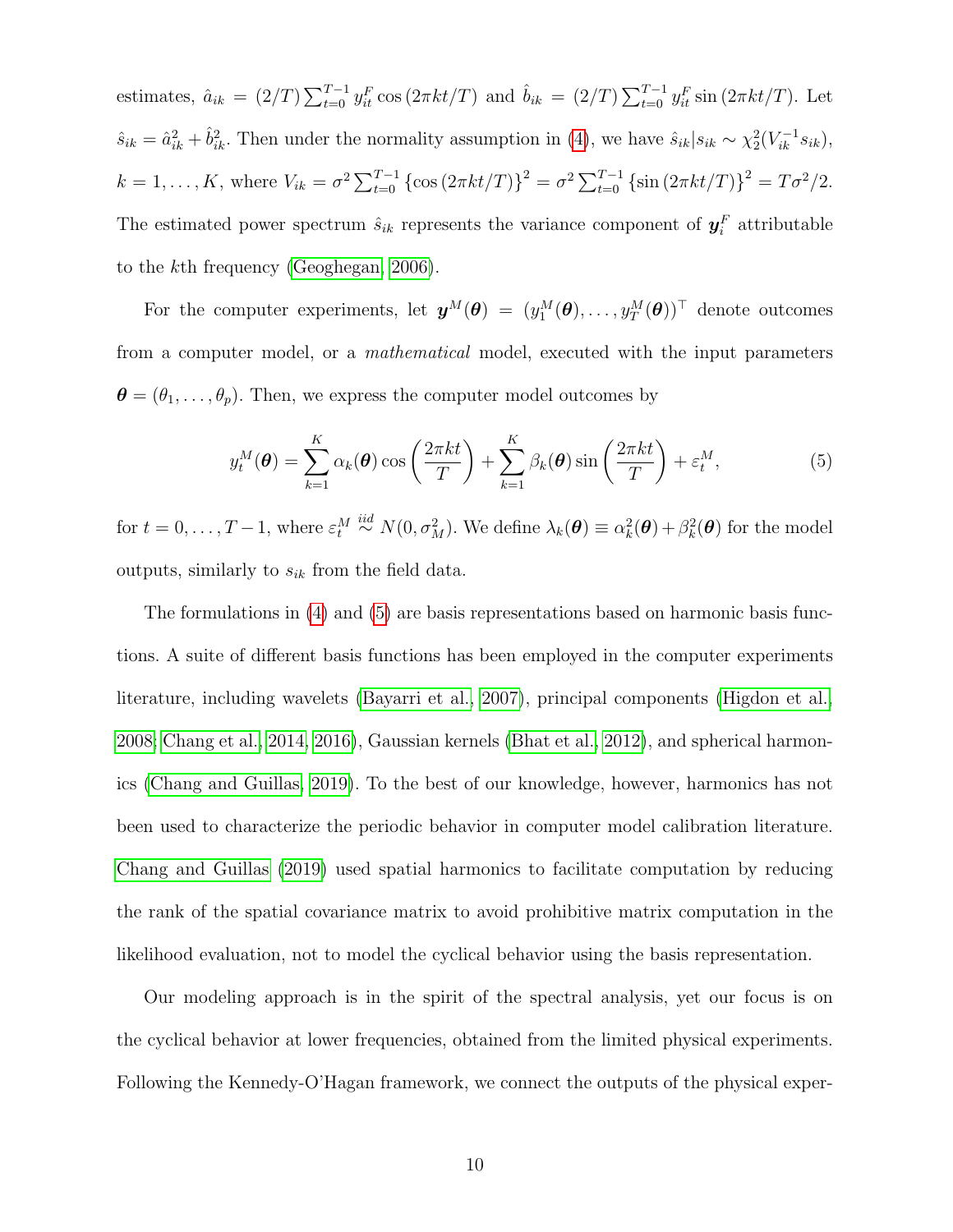iment and the computer model using the underlying spectrum by  $s_{ik} = \lambda_k(\boldsymbol{\theta}) + \delta_{ik}$  with the computer model discrepancy  $\delta_{ik} \sim N(0, \tau^2)$  for  $i = 1, \ldots, n$  and  $k = 1, \ldots, K$ . To conclude the hierarchical structure for calibration, adding prior distributions for  $\lambda_k$  and  $\tau^2$  gives the following hierarchical Bayesian model

<span id="page-10-0"></span>
$$
\hat{s}_{ik}|s_{ik} \sim \chi_2^2(V_{ik}^{-1} s_{ik}), \quad s_{ik}|\lambda_k, \tau^2 \sim N^+(\lambda_k, \tau^2), \quad \theta_j \sim \text{IG}(a_\theta, b_\theta), \quad \tau^2 \sim \text{IG}(a_\tau, b_\tau) \tag{6}
$$

for  $i = 1, \ldots, n, j = 1, \ldots, p$  and  $t = 0, \ldots, T - 1$  given the data  $\hat{s}_{ik}$ , where  $N^+$  and IG denote the truncated normal distribution above zero and the inverse gamma distribution, respectively.

The likelihood functions directly contain the model spectrum  $\lambda_k = \lambda_k(\boldsymbol{\theta})$ , so the computer experiment needs to be evaluated for each MCMC iterate. Our approach is most suitable when the computer experiments are computationally affordable (e.g., [Williams](#page-34-2) [et al., 2011;](#page-34-2) [Lee et al., 2020\)](#page-32-0) as in the setting described in Section [2.](#page-4-0) It still remains to design an MCMC that can obtain a set of usable posterior samples for adequate uncertainty quantification of the irregular densities that arise from the nonlinear mathematical model. We address these difficulties in the following section.

#### <span id="page-10-1"></span>3.2 Posterior Estimation by the Generalized Multiset Sampler

The oscillating computer model given in  $(1)$  -  $(3)$  only produces a solution in a small portion of the entire model parameter space. Moreover, the solution region often consists of many narrow sub-regions that are disconnected from each other, while scattered around the high-dimensional parameter space. Parameters regulating the oscillatory process have complex interactions between them, where a small change in a parameter may make one particular stimulus dominate the entire feedback loop process, rendering the regulating cycle inoperative. Consequently, the likelihood function is very low in the majority of the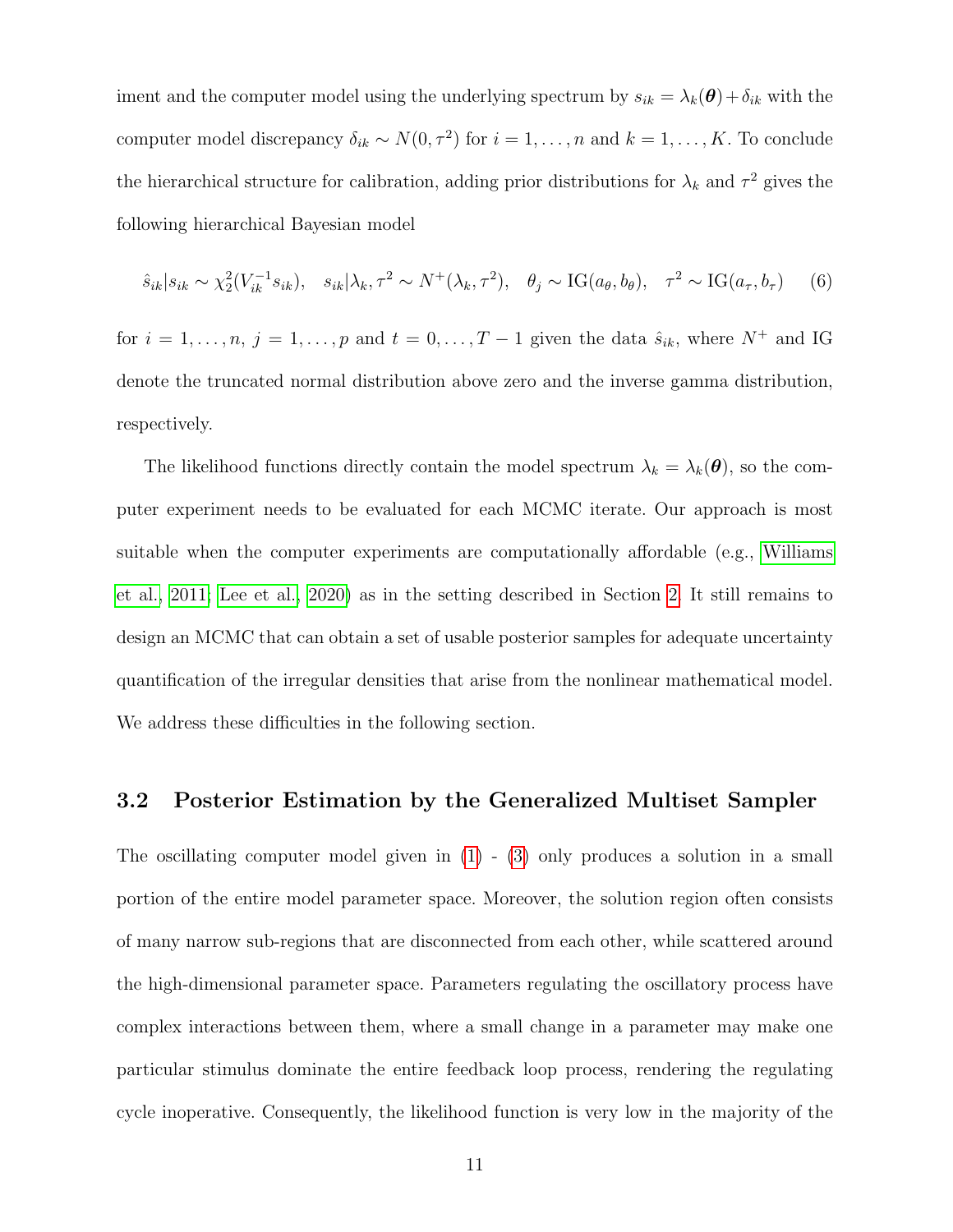input space, as the computer model produces a circadian cycle with little to no variation of mRNA level therein. This situation poses a critical challenge for a standard MCMC algorithm. Although the Markov chain converge to the posterior distribution in theory, the presence of multiple local maxima and the narrow high-likelihood regions cause the sampler to get trapped in a local mode or to show prohibitively slow convergence and mixing.

Such issues have long been recognized as a major challenge in applications of MCMC sampling. A large class of advanced Monte Carlo algorithms has been proposed to alleviate this issue. Examples include the tempering algorithm and its variants [\(Swendsen and Wang,](#page-33-6) [1986;](#page-33-6) [Geyer, 1991;](#page-30-6) [Marinari and Parisi, 1992\)](#page-32-4), the multiple-try Metropolis algorithm [\(Liu](#page-32-5) [et al., 2000\)](#page-32-5), and the multiset sampler [\(Leman et al., 2009;](#page-32-6) [Kim and MacEachern, 2015\)](#page-31-6).

The conditional distribution of all unknown parameters in the hierarchical Bayesian model [\(6\)](#page-10-0) is  $f(\boldsymbol{\theta}, \boldsymbol{S}, \tau^2 | \widehat{\boldsymbol{S}}) \propto \left[ \prod_{i=1}^n \prod_{k=1}^K f(\hat{s}_{ik}|s_{ik}) f(s_{ik}|\lambda_k(\boldsymbol{\theta}), \tau^2) \right] f(\boldsymbol{\theta}) f(\tau^2)$  where  $\boldsymbol{S} =$  ${s_{ik} : i = 1, \ldots, n, k = 1, \ldots, K}$  and  $\hat{S} = \{\hat{s}_{ik} : i = 1, \ldots, n, k = 1, \ldots, K\}$ . A standard posterior inference approach using the Metropolis-within-Gibbs is given in the Appendix with detailed steps. We confirmed that the standard MCMC fails to explore the entire posterior distribution due to severe multimodality in a high-dimensional space. We address these challenges by using an advanced MCMC method called the generalized multiset sampler.

The multiset sampler [\(Leman et al., 2009\)](#page-32-6) is an MCMC algorithm originally designed to make inference for a multimodal distribution. Suppose that  $y$  is a set of observations and  $\theta \in \Omega$  is a vector of parameters whose posterior density is expected to be multimodal. The central idea of the multiset sampler is to define a multiset  $\Theta = {\theta_1, \ldots, \theta_M}$ , draw MCMC samples of the multiset, and make inference about  $\theta$  by statistically fusing the multiple copies of  $\theta_m$  in the multiset, instead of directly sampling the original parameter  $\theta$ . When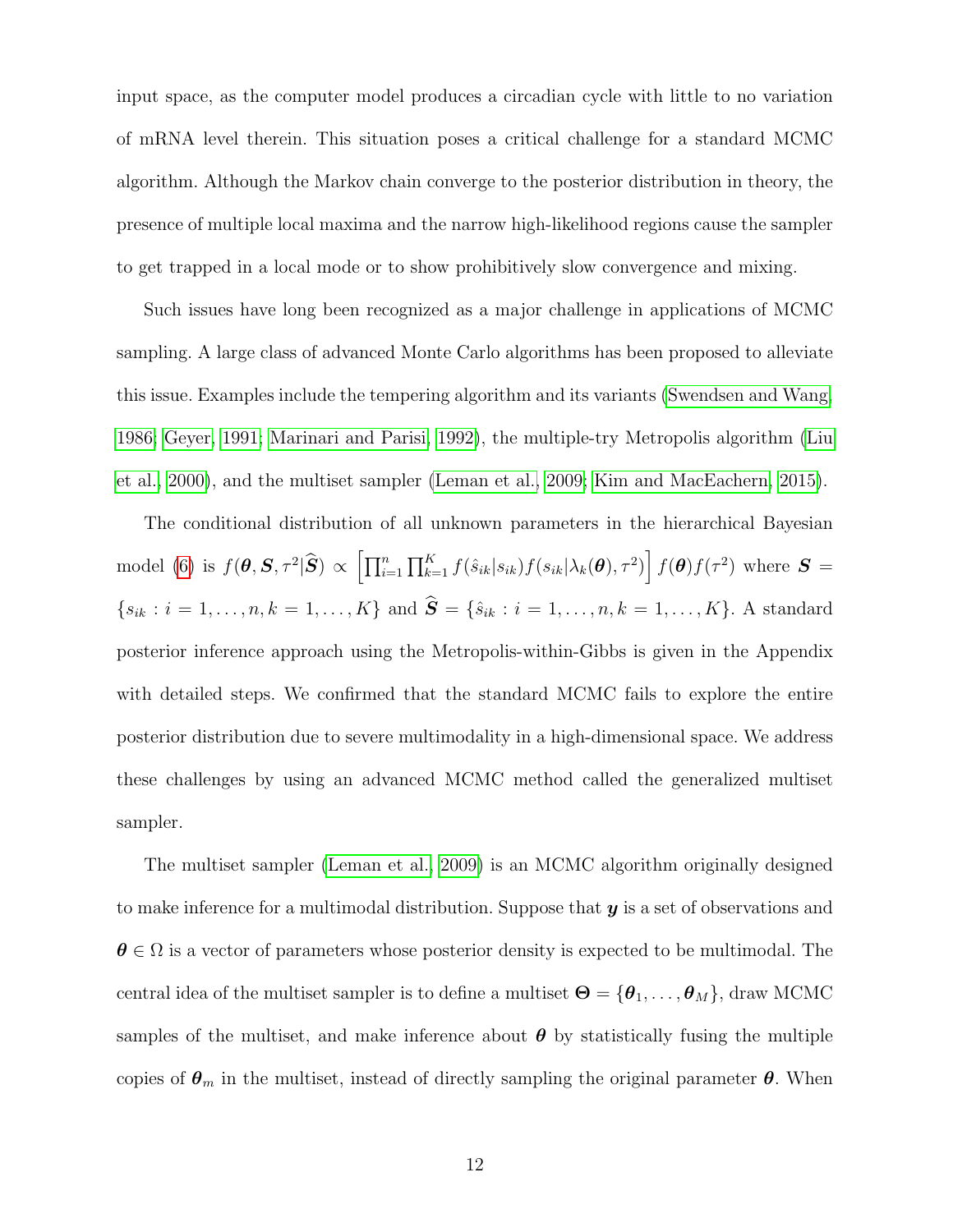the target posterior density is  $f(\theta|\mathbf{y})$ , the multiset sampler updates the parameters with its multiset *sampling* distribution  $\pi(\Theta|\bm{y})$ , defined as  $\pi(\Theta|\bm{y}) \propto \sum_{m=1}^{M} f(\bm{\theta}_m|\bm{y})$ . For the mth multiset element at iteration  $b = 1, \ldots, B$ , the MCMC updates  $\theta_m$  via the Metropolis-Hastings algorithm: propose  $\bm{\theta}_m^q\sim q(\bm{\theta}_m^q|\bm{\theta}_m^{(b-1)})$  and accept as  $\bm{\theta}_m^{(b)}=\bm{\theta}_m^q$  with the acceptance probability  $\min\{1, \alpha_m^{(b)}\},\$  where

$$
\alpha_m^{(b)} = \frac{f(\boldsymbol{\theta}_m^q | \boldsymbol{y}) + \sum_{l \neq m} f(\boldsymbol{\theta}_l^{(b-1)} | \boldsymbol{y})}{f(\boldsymbol{\theta}_m^{(b-1)} | \boldsymbol{y}) + \sum_{l \neq m} f(\boldsymbol{\theta}_l^{(b-1)} | \boldsymbol{y})} \frac{q(\boldsymbol{\theta}_m^{(b-1)} | \boldsymbol{\theta}_m^q)}{q(\boldsymbol{\theta}_m^q | \boldsymbol{\theta}_m^{(b-1)})}.
$$

This accept-reject update shows how the multiset sampler avoids getting stuck in a local mode. For the simplicity of illustration, let us assume that the proposal distribution is symmetric, so that  $q(\theta_m^{(b-1)} | \theta_m^q)/q(\theta_m^q | \theta_m^{(b-1)})$  is always one, although this is not necessary in practice. If  $\theta_m^{(b-1)}$  is associated with a large value of  $f(\theta_m^{(b-1)}|\mathbf{y})$ , the value of  $\alpha$  is close to  $f(\theta_m^q|\boldsymbol{y})/f(\theta_m^{(b-1)}|\boldsymbol{y})$ , so it behaves similarly to a standard random walk Metropolis-Hastings exploring the original target distribution  $f(\theta|\mathbf{y})$ . This multiset element is called the *leading* element. Meanwhile, if  $\theta_m^{(b-1)}$  is associated with a relatively small value of  $f(\bm{\theta}_m^{(b-1)}|\bm{y}),$  it contributes little to  $f(\bm{\theta}_m^{(b-1)}|\bm{y}) + \sum_{l\neq m} f(\bm{\theta}_l^{(b-1)}|)$  $\left\lfloor \binom{b-1}{l} \right\rfloor$  and hence the acceptance probability for the proposed  $\theta_m^q$  becomes nearly one no matter what value is suggested for  $\theta_m^q$ . This element of the multiset sampler is let loose in  $\Omega$ , avoiding getting stuck in a local mode, and is called a non-leading multilset element.

The generalized multiset sampler (GMSS, [Kim and MacEachern, 2015\)](#page-31-6) further refines the idea of multiset sampler, by explicitly linking the sampling distribution to the target distribution and utilizing an auxiliary density to guide the movement of the Markov chain to plausible areas. Specifically, it defines the multiset sampling distribution by

<span id="page-12-0"></span>
$$
\pi(\Theta|\mathbf{y}) = \frac{1}{M} \sum_{m=1}^{M} f(\boldsymbol{\theta}_m|\mathbf{y}) \prod_{l \neq m} g_l(\boldsymbol{\theta}_l),
$$
\n(7)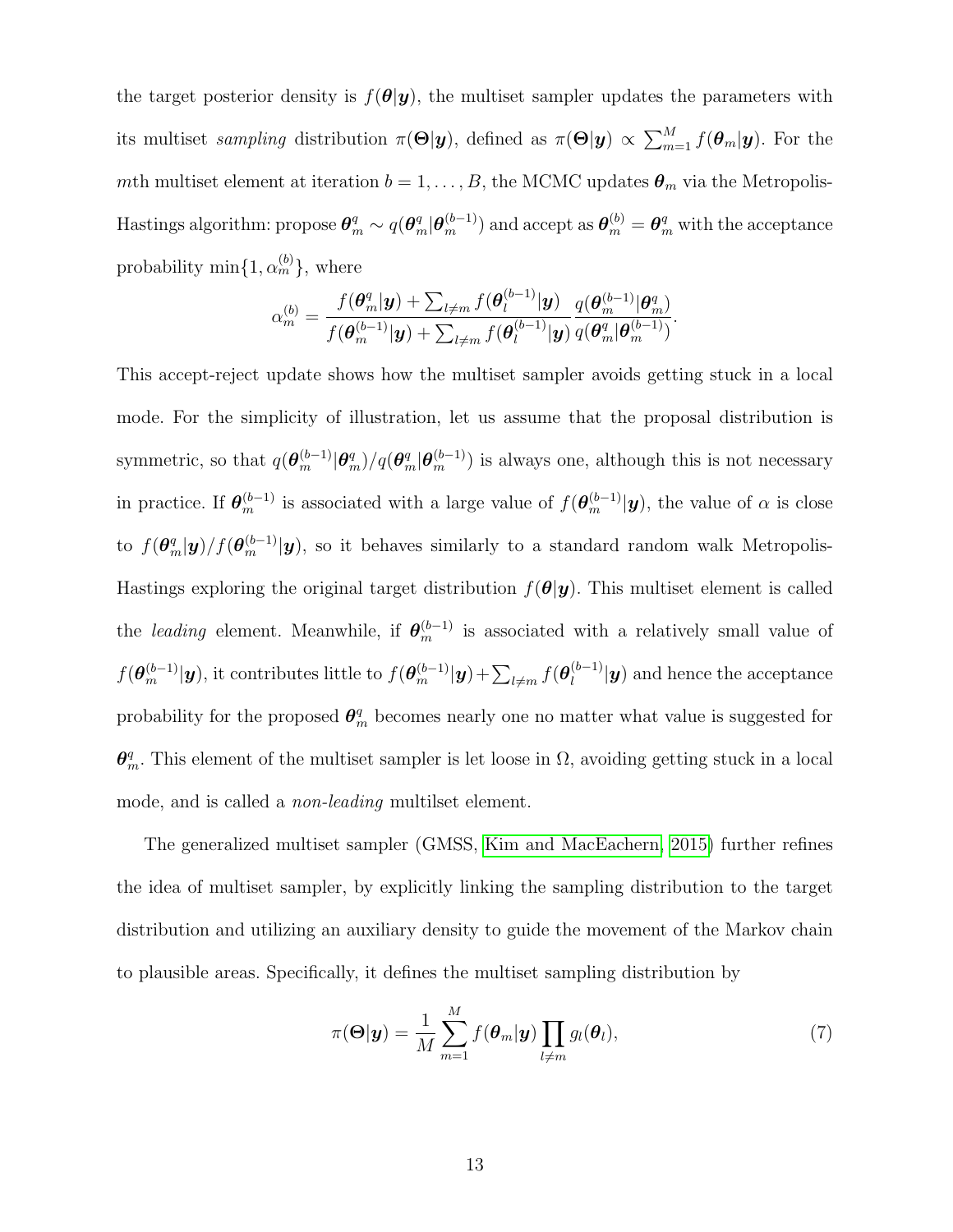where  $g_l$  is an instrumental density with the same support as  $\boldsymbol{\theta}$ , then provides estimation strategies for any density of interest, using importance sampling. In this general framework, the original multiset sampler of [Leman et al.](#page-32-6) [\(2009\)](#page-32-6) can be considered as a special case of [\(7\)](#page-12-0) where  $q_l(\theta_l)$  is set to be a uniform distribution on a bounded support.

With some algebra, the marginal sampling density of each multiset element is easily de-rived from [\(7\)](#page-12-0) as  $\pi(\theta_m|\mathbf{y}) = (1/M)f(\theta_m|\mathbf{y}) + \{1 - (1/M)\}g_m(\theta_m)$  for  $m = 1, ..., M$ , which is a weighted sum of the target density  $f(\theta|\mathbf{y})$  and the instrumental density  $g_m(\theta)$ . Similar to the role of the instrumental density in the importance sampling, the GMSS instrumental density  $g_m$  is a tuning density that gently herds the sampler toward a promising area. If  $g_m(\theta)$  is precisely chosen to be  $f(\theta_m|\mathbf{y})$ , the marginal sampling distribution  $\pi(\theta_m|y)$  becomes the target distribution  $f(\theta|y)$  which guarantees the most efficient sampling scheme; yet even crude information on the target density is useful to form an instrumental density in practice. For any integrable function of the parameters,  $h(\theta)$ , the final inference on  $h(\theta)$ under the target posterior  $f(\theta|\mathbf{y})$  is made from the GMSS sampling distribution  $\pi(\Theta|\mathbf{y})$ by Theorem 1 in [Kim and MacEachern](#page-31-6) [\(2015\)](#page-31-6), which is restated below:

Theorem 1. Define a set of weights

$$
w_m = \frac{f(\boldsymbol{\theta}_m|\mathbf{y})\prod_{l \neq m} g_l(\boldsymbol{\theta}_l)}{\sum_{m'=1}^M f(\boldsymbol{\theta}_{m'}|\mathbf{y})\prod_{l' \neq m'} g_{l'}(\boldsymbol{\theta}_{l'})} \text{ for } m = 1,\ldots,M.
$$

Then, for any integrable function  $h$ ,  $E_f\{h(\theta)|\mathbf{y}\}=E_{\pi}\left\{\sum_{m=1}^M w_m h(\theta_m)\Big|\mathbf{y}\right\}$ .

This theorem implies that the importance of elements in each multiset is reflected in the final inference via weight  $w_m$ .

The conditional density under the GMSS sampling distribution  $\pi$  is found by the following Metropolis-within-Gibbs steps. For each MCMC iteration  $b = 1, \ldots, B$ , and for component  $m = 1, ..., M$ , propose  $\theta_m^q \sim q(\theta_m^q | \theta_m^{(b-1)})$  and let  $\theta_m^{(b)} = \theta_m^q$  with proba-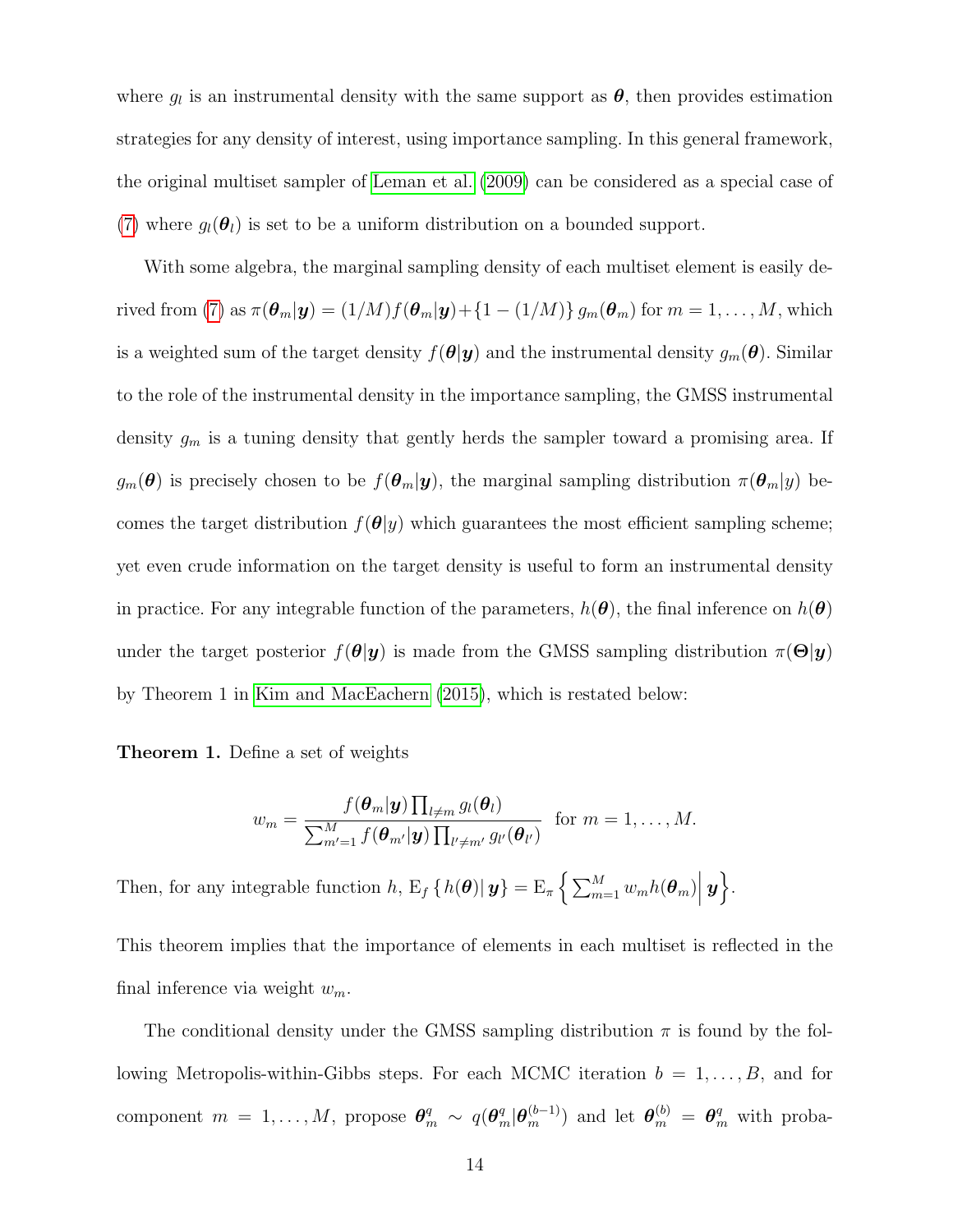bility min $(1, \alpha_m^{(b)})$  where  $\alpha_m^{(b)} = {\pi(\Theta_m^q|\boldsymbol{y})}{\pi(\Theta_m^{(b-1)}|\boldsymbol{y})}\{q(\theta_m^{(b-1)}|\theta_m^q)/q(\theta_m^q|\theta_m^{(b-1)})\}$  with the proposed multiset  $\mathbf{\Theta}_m^q = \{\boldsymbol{\theta}_1^{(b)}\}$  $\overset{(b)}{1},\ldots,\boldsymbol{\theta}_{m}^{(b)}$  $\{\boldsymbol{\theta}^{(b)}_{m-1}, \boldsymbol{\theta}^{q}_{m}, \boldsymbol{\theta}^{(b-1)}_{m+1}, \ldots, \boldsymbol{\theta}^{(b-1)}_{M}\}$  and the current state  $\mathbf{\Theta}_{m}^{(b-1)}=\{\boldsymbol{\theta}_1^{(b)}% (\mathbf{\theta}_{m}^{(b)}\cdot\mathbf{\theta}_{m}^{(b)})\in\mathcal{C}_{m}^{(b)}\times\mathcal{C}_{m}^{(b)}\}$  ${\theta_1^{(b)},\ldots,\boldsymbol{\theta}_m^{(b)}}$  $\{\boldsymbol{\theta}_m^{(b)}, \boldsymbol{\theta}_m^{(b-1)}, \ldots, \boldsymbol{\theta}_M^{(b-1)}\}$ . Then, the formal estimator of any target posterior quantity for a function  $h(\theta)$ ,  $E_f\{h(\theta)|y\}$ , is computed with the GMSS samples by

$$
\widehat{\mathbf{E}}_f\{h(\boldsymbol{\theta})|\mathbf{y}\} = \frac{1}{B} \sum_{b=1}^{B} \sum_{m=1}^{M} w_m^{(b)} h(\boldsymbol{\theta}_m^{(b)}).
$$
\n(8)

where the set of weights at the bth iteration is calculated as

$$
w_m^{(b)} = \{ f(\boldsymbol{\theta}_m^{(b)} | \boldsymbol{y}) \prod_{l \neq m} g_l(\boldsymbol{\theta}_l^{(b)}) \} / \{ M \ \pi(\boldsymbol{\Theta}^{(b)} | \boldsymbol{y}) \} \text{ where } \boldsymbol{\Theta}^{(b)} = \{ \boldsymbol{\theta}_1^{(b)}, \ldots, \boldsymbol{\theta}_M^{(b)} \}.
$$

Using the instrumental densities, the GMSS makes an explicit link between the target distribution  $f(\theta|\mathbf{y})$  and the sampling distribution  $\pi(\Theta|\mathbf{y})$  used in the MCMC. The generalized formulation allows the algorithm to be run on unbounded parameter space  $\Omega$ and improves estimation. Moreover, a well chosen set of instrumental densities  $\{g_m(\theta_m):$  $m = 1, \ldots, M$  increases the efficiency of the sampler when target posterior density is narrow and multimodal or the parameter space is high dimensional. For example, [Kim and](#page-31-6) [MacEachern](#page-31-6) [\(2015\)](#page-31-6) showed that the GMSS performs well in the example with a mixture of 10-dimensional normal distributions, which is both multimodal and high dimensional. We find the instrumental densities using a large prognostic experiment with distributed computing, as described in the following subsection.

## <span id="page-14-0"></span>3.3 Finding Instrumental Densities of the GMSS Using Prognostic Experiments

The flexibility of GMSS with instrumental densities  $g_m(\theta_m)$  provides an opportunity to improve the MCMC. Well chosen instrumental densities, that are approximately proportional to the unknown target posterior densities and positive in the support of the target posterior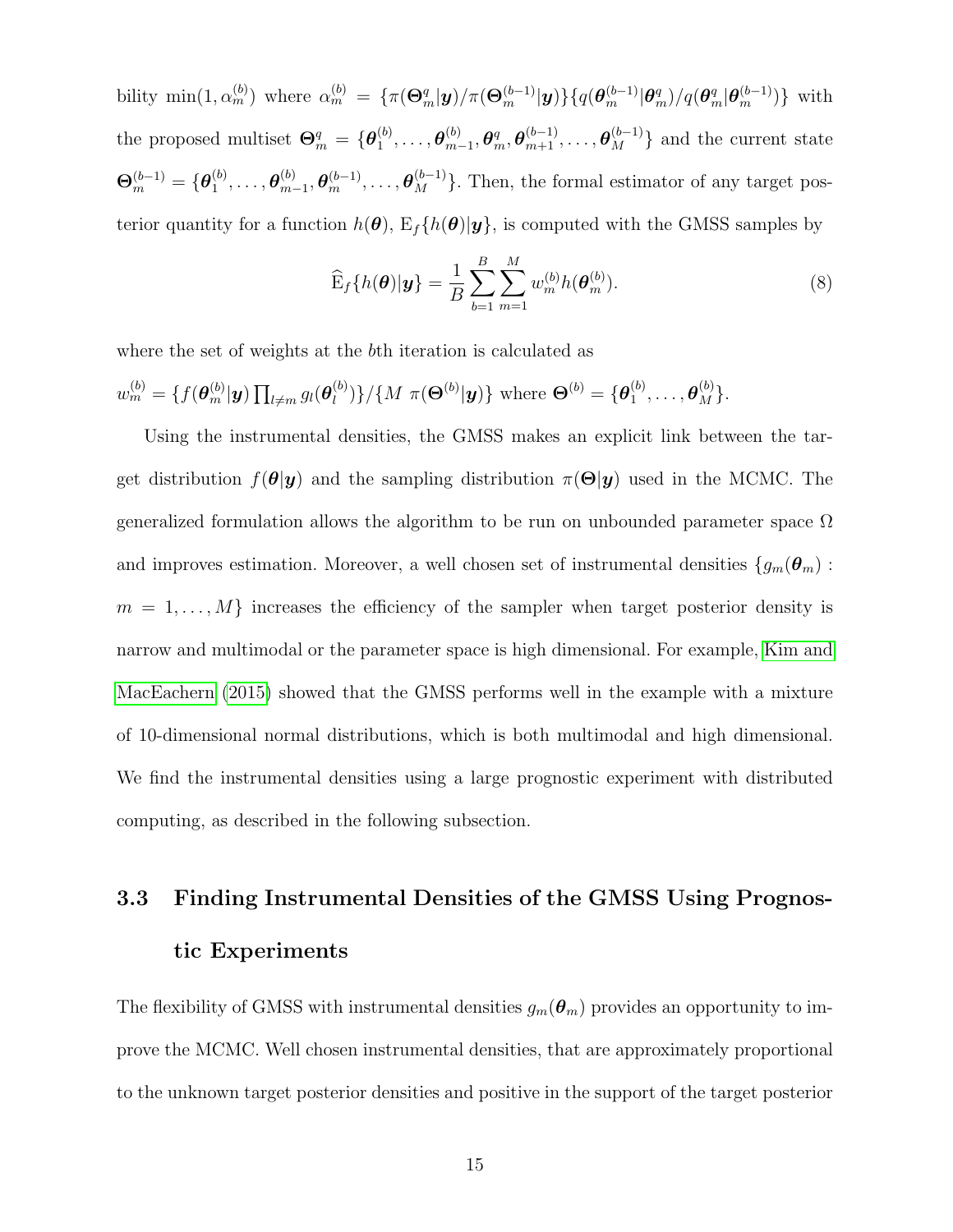densities, can drastically accelerate the MCMC convergence by sampling more frequently from more promising input spaces. To find such a small target area, our approach evaluates the likelihood function with numerous input parameter settings using parallelized high-throughput computing systems with many cores *prior* to initiating the MCMC computation. With those evaluations, the input space is categorized into two groups: areas with prospects that appear more likely and less likely, respectively.

Without loss of generality, we assume that the univariate parameter space is  $(0, 1]$  for each dimension of the parameter  $\theta$  after appropriate scaling and transformation. We first create a large design D of N runs,  $\theta_1, \ldots, \theta_N$ , where each run is independently generated from  $U(0,1]^p$ , and conduct experiments on them to obtain  $(\boldsymbol{\theta}_1, \boldsymbol{y}_1), \ldots, (\boldsymbol{\theta}_N, \boldsymbol{y}_N)$ , where  $\boldsymbol{y}_k$ is the output associated with  $\theta_k$ . Since each run is independently generated, they can be readily distributed over multiple machines. To define the instrumental density, we adopt an approach inspired by the orthogonal array-based space-filling design (OASD, [Tang, 1993\)](#page-33-7). The OASD was originally developed to achieve variance reduction in mean estimates when a small number of computer experiments can be afforded. Our focus is, however, systematically indexing the input space using the orthogonal array structure while effectively utilizing the computational resources.

Let  $\lceil \cdot \rceil$  denote the ceiling function. We divide  $(0, 1]$  into q partitions of equal lengths,  $(0, 1/q], (1/q, 2/q], \ldots, ((q - 1)/q, 1],$  and define  $u_q(\theta) = [\theta q], \theta \in (0, 1],$  which maps the parameters from  $(0, 1]$  to  $\{1, \ldots, q\}$ . Similarly define  $u_q(\boldsymbol{\theta}) = (u_q(\theta_1), \ldots, u_q(\theta_p))$  with the element-wise mapping. With this mapping, any point in  $(0,1]^p$  is associated with a level combination in a  $q^p$  factorial design. We examine the outcomes of  $\mathcal D$  mapped on the factorial design space. Let  $S = \{1, \ldots, p\}$  and consider all possible subsets  $S_b \subset S$  with  $|S_b| = d_0 \leq p$ for  $b = 1, \ldots, {p \choose d_0}$ , where  $d_0$  is the chosen subspace search size specified by the user. This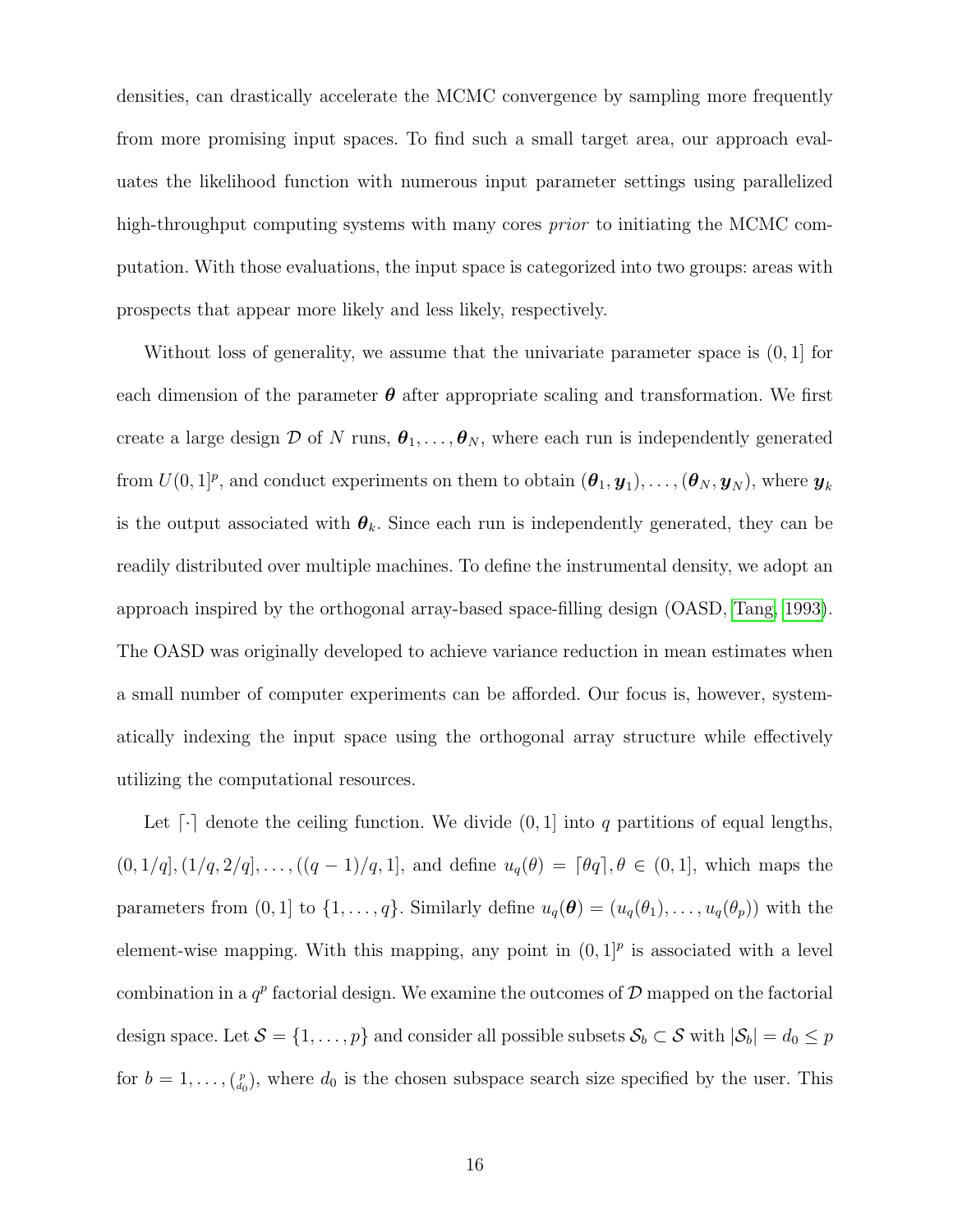choice of  $d_0$  leads to a  $q^{d_0}$  factorial design for each  $S_b$ . Let  $\mathcal{H}_b = \{h_b^{(1)}\}$  $h_b^{(1)}, \ldots, h_b^{(q^{d_0})}$  $b^{(q^{a_0})}\}$  denote the level combinations corresponding to  $S_b$ , and  $\omega_{S_b}$  the level combination associated with  $\omega$  in  $\mathcal{S}_b$  for a  $\omega \in (0,1]^p$ .

Now choose a  $l_{\min}$  and  $n_{\min}$ , where the former is the minimum threshold for the evaluated likelihood in [\(6\)](#page-10-0) denoted by  $l(\theta)$  below, and the latter the minimum number of successful runs for a design space to be considered as a high prospect area. With chosen  $l_{\min}$ , find  $G_b(h) = \{ \omega \in \mathcal{D} : u_q(\omega_{\mathcal{S}_b}) = h, l(\boldsymbol{\theta}) > l_{\min} \}$  for  $b = 1, \dots, {p \choose d_0}$  and  $h \in \mathcal{H}_b$ . If  $|G_b(h)| > n_{\min}$ , the search categorizes  $\{\omega \subset (0,1]^p : u_q(\omega_{\mathcal{S}_b}) = h\}$  as a high prospect area. Note that each element in  $\mathcal{H}_b$  represents  $q^{-d_0}$  fraction of  $(0,1]^p$  space, yet  $\mathcal{S}_b$  and  $\mathcal{S}_{b'}$  with  $b \neq b'$  consider a projection into different subspaces.

After the search process, we set the instrumental density as  $g_m(\omega) = \rho_1$  for the high prospect area and  $\rho_0$  for the low prospect area, for all m. The values of  $\rho_0$  and  $\rho_1$  are determined by the analyst to reflect the relative importance of the two areas in guiding the multiset sampler. They need to be scaled appropriately so that  $g_m(\omega)$  is a legitimate density function, i.e.,  $\int_{\Omega} g_m(\omega) d\theta = 1$ . An area in  $(0, 1]^q$  receives a higher weight if it has more than  $n_{\min}$  successful runs in any of its  $d_0$  dimensional projections from prognostic experiments. This difference in instrumental densities gently guides non-leading multiset elements more likely exploring the high prospect area, while the leading multiset element stays around the currently known high density region.

The instrumental densities obtained using the high prospect area can be viewed as a simple form of density estimation where the algorithm parameters  $q$  and  $d_0$  determine the computational complexity. These parameters can be interactively chosen while analyzing the results from prognostic experiments, where some practical consideration can be employed: the amount of available computation resources, the number of dimensions, and the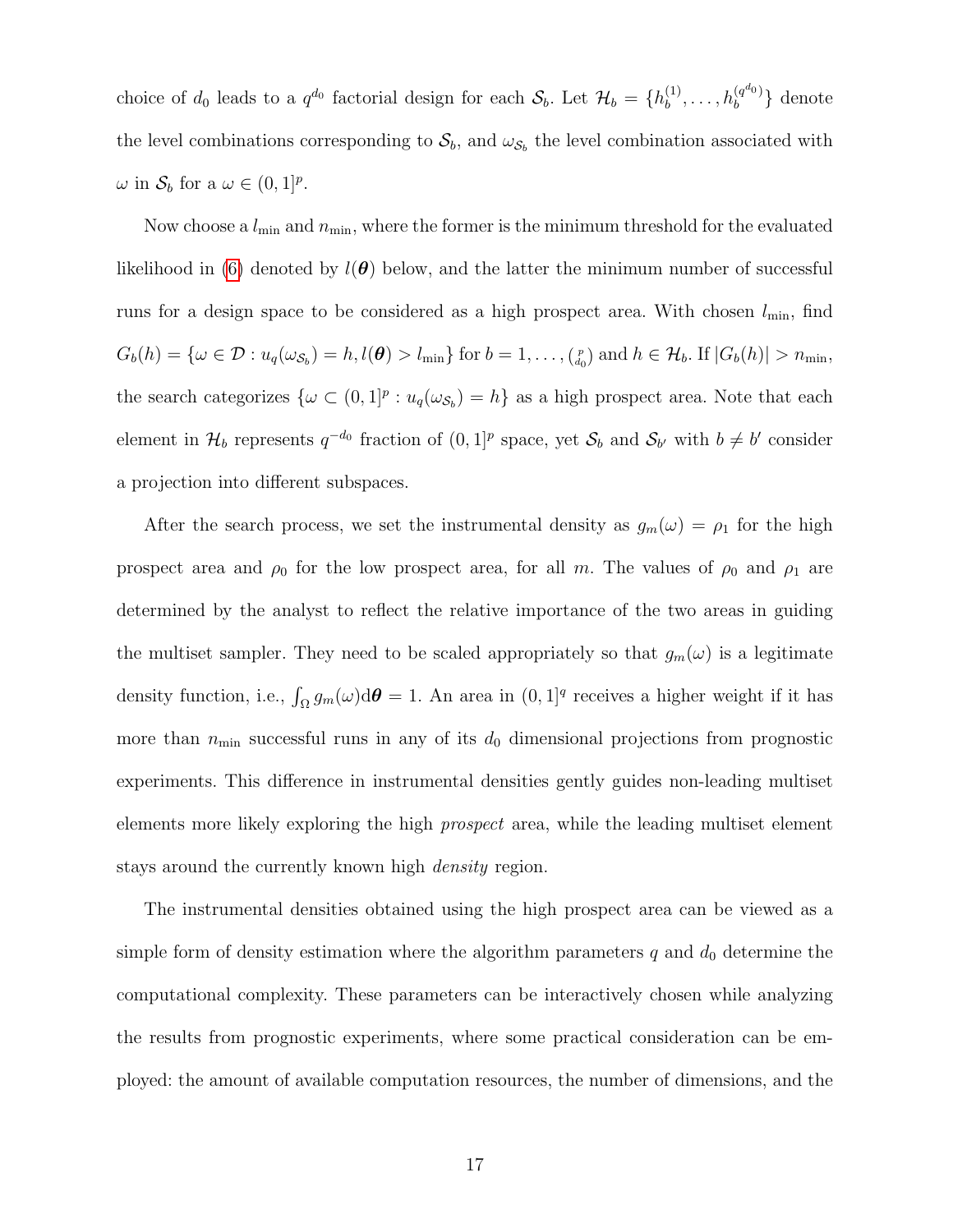behavior of the computer experiments. In general, one can apply empirical principles of factorial effects, hierarchy, sparsity and heredity [\(Wu and Hamada, 2011\)](#page-34-3). For example, choosing  $d_0 = p$  is equivalent to examining every level combination in  $q^p$  factorial design and gives  $\rho_1$  to each  $q^{-p}$  fraction with more than  $n_{\min}$  runs with the likelihood higher than  $l_{\min}$ , yet it requires a large N to have enough evaluation for each level combination. In our case study,  $p = 9$  and  $d_0 = 4$ , so that every evaluation uses  $3<sup>5</sup>$  times more runs. Using a  $d_0 < p$  allows a faster search on  $q^{d_0}$  compared to  $q^p$ , similar to the benefit of using fractional factorial designs over full factorial designs.

#### 3.4 MCMC Steps with the GMSS

With the hierarchical Bayesian model [\(6\)](#page-10-0), the joint posterior distribution of the multiset  $\mathbf{\Theta} = (\theta_1, \dots, \theta_M)$  and other model parameters is written by

$$
\pi(\boldsymbol{\Theta}, \mathbf{S}, \tau^2 | \widehat{\mathbf{S}} ) = \frac{1}{M} \sum_{m=1}^M f(\boldsymbol{\theta}_m, \mathbf{S}, \tau^2 | \widehat{\mathbf{S}} ) \prod_{l \neq m} g_l(\boldsymbol{\theta}_l)
$$
  
 
$$
\propto \left\{ \prod_{i=1}^n \prod_{k=1}^K f(\hat{s}_{ik} | s_{ik}) \right\} f(\tau^2) \left[ \frac{1}{M} \sum_{m=1}^M \left\{ \prod_{i=1}^n \prod_{k=1}^K f(s_{ik} | \lambda_k(\boldsymbol{\theta}_m), \tau^2) \right\} f(\boldsymbol{\theta}_m) \prod_{l \neq m} g_l(\boldsymbol{\theta}_l) \right].
$$

Then, the estimation of  $f(\Theta, \mathbf{S}, \tau^2 | \hat{\mathbf{S}})$  is based on the following MCMC steps.

1. Update the ODE model parameter  $\theta_{m,j}$  for each  $m = 1, \ldots, M$  and  $j = 1, \ldots, p$ . Propose  $\theta_{m,j}^q$  from the normal distribution with mean  $\theta_{m,j}$  and a standard deviation set by the analyst as a step size. Set  $\theta_m^q = (\theta_{m,1}, \cdots, \theta_{m,j-1}, \theta_{m,j}^q, \theta_{m,j+1}, \cdots, \theta_{m,p}).$ For all  $l \neq m$ ,  $\theta_l^q = (\theta_{l,1}, \ldots, \theta_{l,p})$ . Then, update  $\theta_{m,j} = \theta_{m,j}^q$  with the acceptance probability,  $min(1, a)$ , where

$$
a = \frac{\sum_{m'=1}^{M} \left\{ \prod_{i=1}^{n} \prod_{k=1}^{K} f(s_{ik} | \lambda_k(\boldsymbol{\theta}_{m'}^q), \tau^2) \right\} f(\boldsymbol{\theta}_{m'}^q) \prod_{l \neq m'} g_l(\boldsymbol{\theta}_l^q)}{\sum_{m'=1}^{M} \left\{ \prod_{i=1}^{n} \prod_{k=1}^{K} f(s_{ik} | \lambda_k(\boldsymbol{\theta}_{m'}^q), \tau^2) \right\} f(\boldsymbol{\theta}_{m'}) \prod_{l \neq m'} g_l(\boldsymbol{\theta}_l)}
$$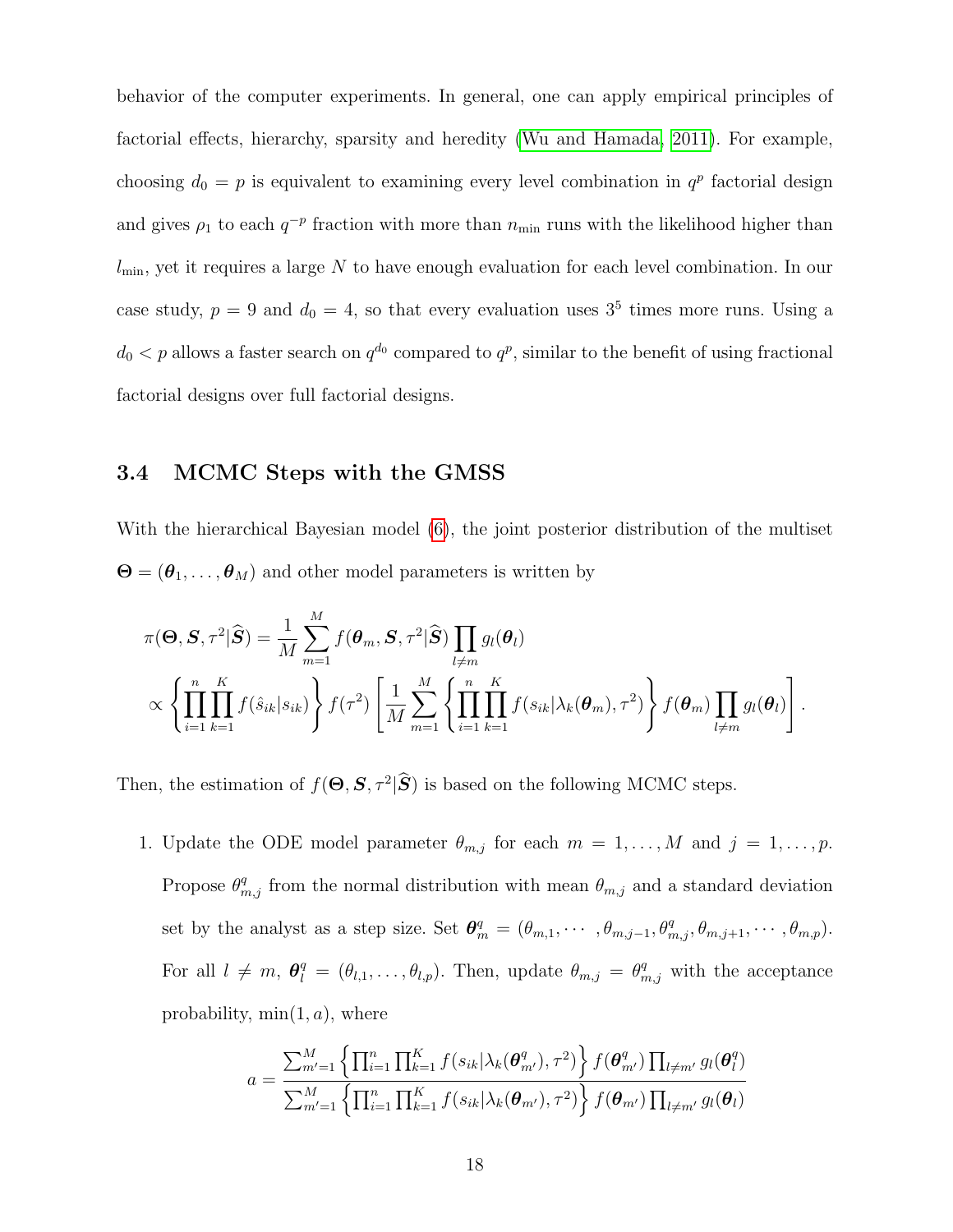and  $\lambda_k(\theta)$  is k-th amplitude computed from the spectral analysis given the ODE parameters  $\theta$ .

2. Update  $s_i = (s_{i1}, \ldots, s_{iK})$  for each  $i = 1, \ldots, n$ . Propose  $s_i^q = (s_i^q)$  $s_{i1}^q, \ldots, s_{iK}^q$ ) by proposing  $s_{ik}^q$  from the normal distribution with mean  $s_{ik}$  and a standard deviation set by the analyst as a step size for  $k = 1, \ldots, K$ . For  $i' \neq i$ , let  $s_i^q$ .  $\frac{q}{i'} = (s_{i'1}, \ldots, s_{i'K}).$ Then, update  $s_i = s_i^q$  with the acceptance probability,  $min(1, a)$ , where

$$
a = \frac{\prod_{k=1}^{K} f(\hat{s}_{ik}|s_{ik}^{q}) \left[ \sum_{m=1}^{M} \left\{ \prod_{i'=1}^{n} \prod_{k=1}^{K} f(s_{i'k}^{q} | \lambda_{k}(\boldsymbol{\theta}_{m}), \tau^{2}) \right\} f(\boldsymbol{\theta}_{m}) \prod_{l \neq m} g_{l}(\boldsymbol{\theta}_{l}) \right]}{\prod_{k=1}^{K} f(\hat{s}_{ik}|s_{ik}) \left[ \sum_{m=1}^{M} \left\{ \prod_{i'=1}^{n} \prod_{k=1}^{K} f(s_{i'k} | \lambda_{k}(\boldsymbol{\theta}_{m}), \tau^{2}) \right\} f(\boldsymbol{\theta}_{m}) \prod_{l \neq m} g_{l}(\boldsymbol{\theta}_{l}) \right]}.
$$

3. Update  $\tau^2$  by the Metropolis-Hastings. Propose  $\tau^{2q}$  from the normal distribution with mean  $\tau^2$  and a standard deviation set by the analyst. Then, update  $\tau^2 = \tau^{2q}$  with the acceptance probability,  $min(1, a)$ , where

$$
a = \frac{\sum_{m=1}^{M} \left\{ \prod_{i=1}^{n} \prod_{k=1}^{K} f(s_{ik}|\lambda_k(\boldsymbol{\theta}_m), \tau^{2q}) \right\} f(\boldsymbol{\theta}_m) \prod_{l \neq m} g_l(\boldsymbol{\theta}_l)}{\sum_{m=1}^{M} \left\{ \prod_{i=1}^{n} \prod_{k=1}^{K} f(s_{ik}|\lambda_k(\boldsymbol{\theta}_m), \tau^{2}) \right\} f(\boldsymbol{\theta}_m) \prod_{l \neq m} g_l(\boldsymbol{\theta}_l)} \frac{f(\tau^{2q})}{f(\tau^2)}.
$$

### <span id="page-18-0"></span>4 Sensitivity Analysis via Intervention Posterior

Computer experiments have the goal of providing insight into a system, often by identifying the key factors that drive the system's behavior. In our setting, we have access to limited physical experimental data, i.e., the bioluminescence data, that have been collected under a single condition. We can combine the limited experimental data with a wealth of data from the computer experiment, providing  $y^M(\theta)$ . The posterior distribution arises from combination of the prior distribution over  $\theta$ , hence implicitly over  $y^M(\theta)$ , and the data from the physical experiment,  $y_i^F$  for  $i = 1, 2, 3$ . Our task is to provide guidance to the biologists as to what changes to the system are likely to result in substantive changes to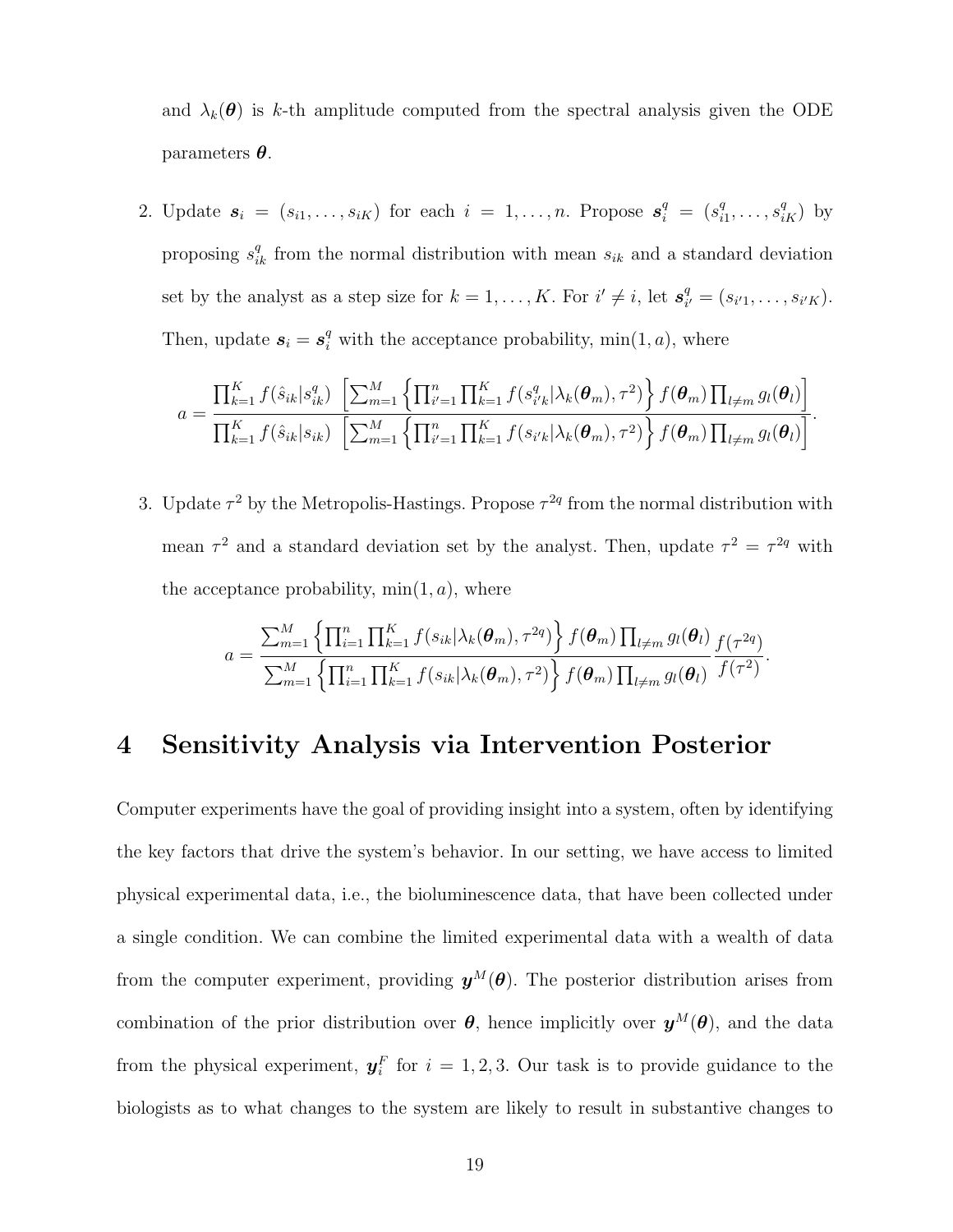its specified features which are of researchers' analytical interest.

The computer model is built on  $\theta$ , a vector of parameters in the ODE, that relate to biochemical processes. Experimentally, the biologists hope to discover interventions that directly affect one of these processes, thereby affecting the behavior of the system. The central question here is which experimental configuration is to be manipulated to move the specified feature of the manipulated system toward a target value. Their question follows a chain of causality – experimental manipulation, or intervention, to change biochemical processes captured by parameters in the ODE with the goal of impacting a selected feature given by  $h(\boldsymbol{\theta})$ , a function of the parameters of research interest.

For a system with known parameters, the sensitivity of  $h(\theta)$  to a change in a single parameter, say  $\theta_j$ , would be captured by defining

<span id="page-19-0"></span>
$$
\nu_{j,\alpha} = \nu_{j,\alpha}(\boldsymbol{\theta}) = (\theta_1, \dots, \theta_{j-1}, \alpha \theta_j, \theta_{j+1}, \dots, \theta_p),
$$
\n(9)

and then computing  $h(\nu_{j,\alpha})$  for a range of values of a scale parameter,  $\alpha$ . All perturbations under consideration must result in perturbed parameter values that lie within the parameter space. Alternatively, one could consider the local sensitivity of the feature with respect to an infinitesimal perturbation of  $\theta_j$  via  $\partial h(\theta)/\partial \theta_j$ . Sensitivity to changes in a collection of parameters can be handled in analogous fashion.

As in most of the calibration problem, we do not know the true value of  $\theta$  for the single condition where we have data from physical experimentation. Rather, our knowledge of the parameter under the experimental treatment is captured in the posterior distribution  $f(\theta|\mathbf{y})$ . We seek the related distribution for the parameters if the biologist were to intervene with an experimental manipulation, which alters some parameters in  $\theta$ . We call this distribution the *intervention posterior*,  $f_I(\theta|\mathbf{y})$ . Partitioning the parameter vector  $\theta$  into two parts,  $\boldsymbol{\theta} = (\boldsymbol{\eta}, \boldsymbol{\xi})$ , we write the posterior density as  $f(\boldsymbol{\theta}|\boldsymbol{y}) = f_{\eta}(\boldsymbol{\eta}|\boldsymbol{y}) \cdot f_{\xi}(\boldsymbol{\xi}|\boldsymbol{\eta}, \boldsymbol{y})$ . Par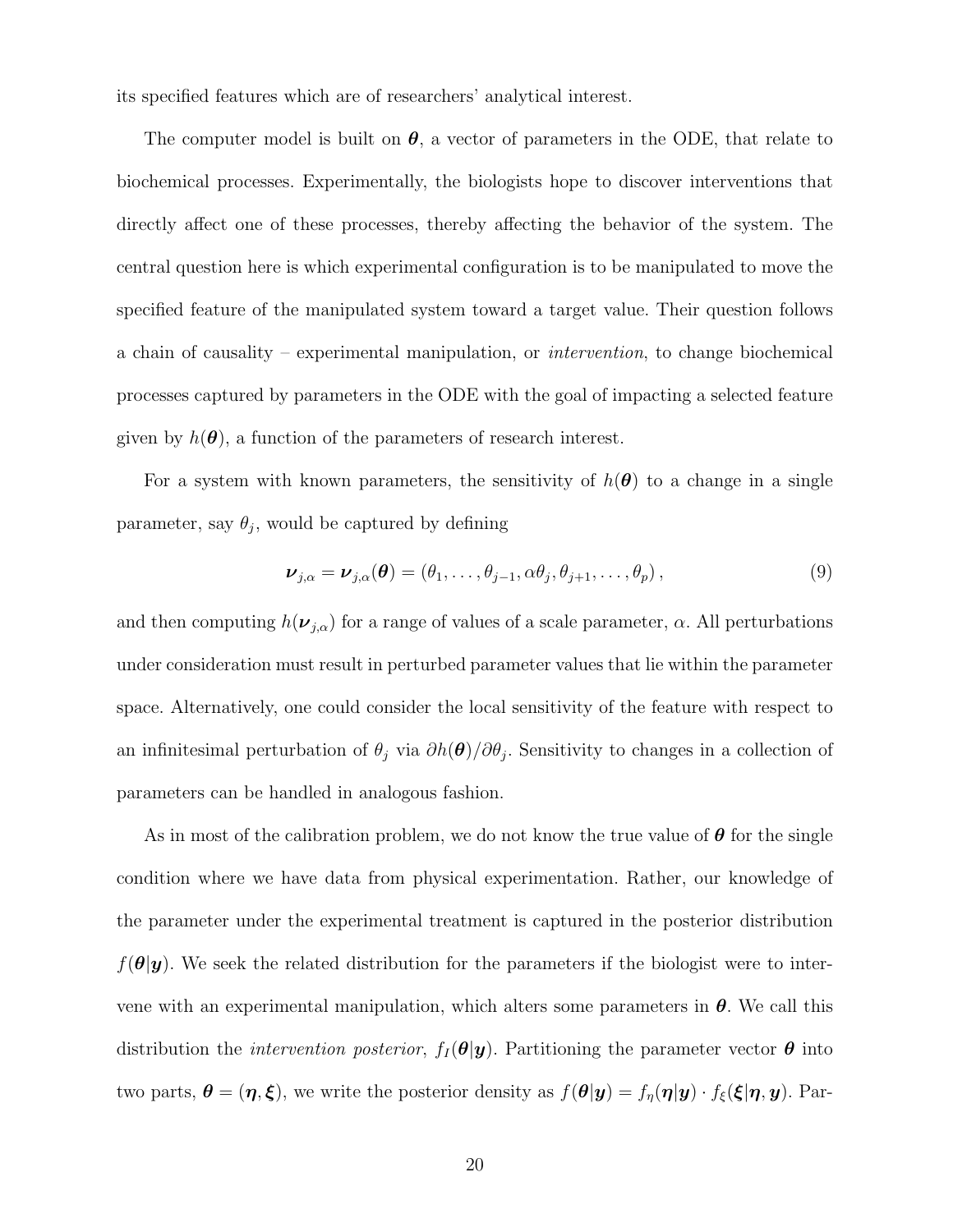alleling the situation where the system parameters are known, we consider a scale change for  $\xi$ , which gives  $f_I(\theta|\mathbf{y}) = f_{\eta}(\eta|\mathbf{y}) \cdot f_{I,\xi}(\xi|\eta,\mathbf{y})$ . For example, in the event that  $\xi = \theta_j$ , a scale change on  $\theta_j$  by  $\alpha$  would take  $\theta$  to  $\nu_{j,\alpha}$  in [\(9\)](#page-19-0), leaving the part corresponding to  $\eta$ unchanged.

The intervention posterior gives us access to the distribution induced on  $h(\nu_{j,\alpha})$  by manipulation of the experimental conditions to impact  $\theta$ . It can be seen from the expression of the intervention posterior mean,

<span id="page-20-0"></span>
$$
\int h(\boldsymbol{\nu}_{j,\alpha}(\boldsymbol{\theta})) f(\boldsymbol{\nu}_{j,\alpha}(\boldsymbol{\theta}) | \text{Data}) \ d\boldsymbol{\nu}_{j,\alpha}(\boldsymbol{\theta}) = \frac{1}{\alpha} \int h(\boldsymbol{\nu}_{j,\alpha}(\boldsymbol{\theta})) f(\boldsymbol{\theta} | \text{Data}) d\boldsymbol{\theta}, \tag{10}
$$

which allows us to run MCMC with the original posterior as the target, map the drawn  $\theta$ to  $\nu_{j,\alpha}(\theta)$ , and compute  $h(\nu_{j,\alpha})$  for eventual summarization and estimation.

Given the samples  $\{\boldsymbol{\theta}^{(b)}: b = 1, \ldots, B\}$  directly drawn from the posterior distribution  $f(\theta | y)$  using MCMC, define  $\nu_{j,\alpha}^{(b)} = \left(\theta_1^{(b)}\right)^j$  $\theta_1^{(b)}, \ldots, \theta_{j-1}^{(b)}, \alpha \theta_j^{(b)}, \theta_{j+1}^{(b)}, \ldots, \theta_p^{(b)}$  with a pre-specified set of  $\alpha$  (near 1) under the intervention posterior. A full suite of inferences is available through  $h(\nu_{j,\alpha}^{(b)})$  for each j, with varying values of  $\alpha$ . One straightforward way to estimate [\(10\)](#page-20-0) is to use  $(1/B)\sum_{b=1}^{B} h(\boldsymbol{\nu}_{j,a}^{(b)})$  with which we can assess the average change of the outcome  $h(\cdot)$  as we decrease or increase the jth parameter by 100(1– $\alpha$ )%. Other inferences, such as variances, quantiles, or credible intervals, can be obtained similarly.

The intervention posterior is closely related to the importance link function transformation of [MacEachern and Peruggia](#page-32-7) [\(2000\)](#page-32-7). Their key assumption is that estimated parameters are drawn from a sampling distribution that is different from a target distribution, and a known link function is used to map the sampled values from the sampling distribution to those of the target distribution. In our intervention posterior framework, the closed form of a link function is not available, yet the ODE model operates as the importance link function, mapping the posterior sample space to the intervention sample space.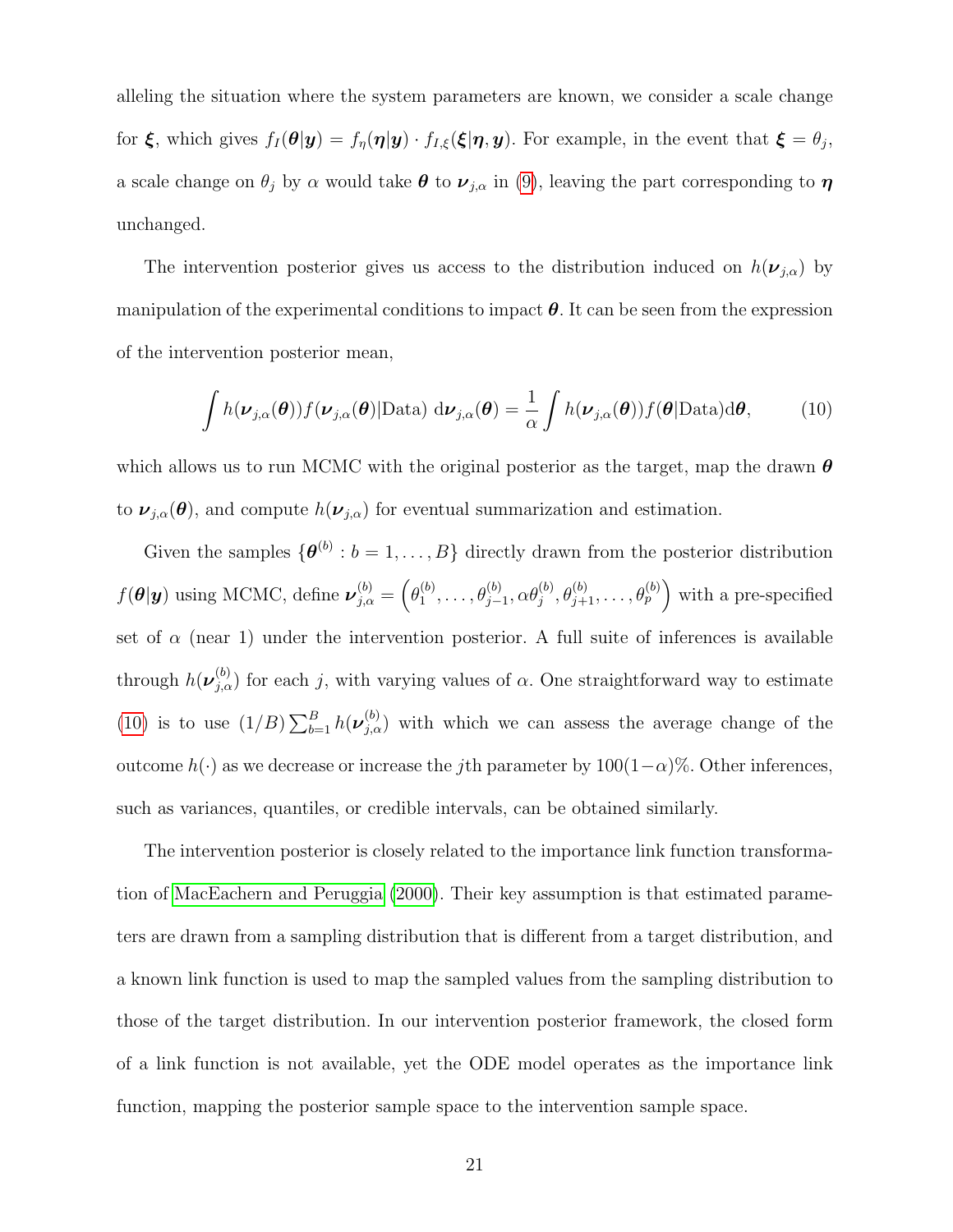The discussion of the intervention posterior so far assumes that the posterior samples are drawn from standard Metropolis-Hastings. When a generalized multiset sampler is used, the summary under the intervention posterior can be computed as  $(1/B)\sum_{b=1}^B\sum_{m=1}^M w_m^{(b)} h(\boldsymbol{\nu}_{m,j,\alpha}^{(b)})$ where  $h(\nu_{m,j,\alpha}^{(b)})$  is obtained by running the ODE model with the j-th variable of  $\theta_{m}^{(b)}$  of the mth multiset element scaled by  $\alpha$ .

# <span id="page-21-0"></span>5 Calibration of a Three-variable Biochemical Oscillator

In this section, we present our proposed calibration approach applied to the physical and computer experiments for the circadian cycle of *Neurospora crassa*. There are several critical challenges that need to be addressed in this application, each of which will be described in a subsection.

#### 5.1 Application of the GMSS

To apply GMSS, it is important to have a set of working instrumental densities as discussed in Section [3.2.](#page-10-1) To this end, we conducted prognostic experiments as described in Section [3.3,](#page-14-0) where 100 independent batches of randomized orthogonal array designs based on a full 3 9 factorial design were conducted. This took 17 hours using 36 Xeon E5-2680 cores. Since each batch could be executed without coordination between the computing nodes, the job could be readily distributed over many cores, taking advantage of the parallel computing resources. The sub-dimension used in the search process was  $d_0 = 4$ , with  $n_{\text{min}} = 0$ . A minimum log-likelihood  $l_{\min} = -150$  was used, corresponding approximately to the 0.1% percentile of the evaluations. That is, any experiments with log-likelihood higher than −150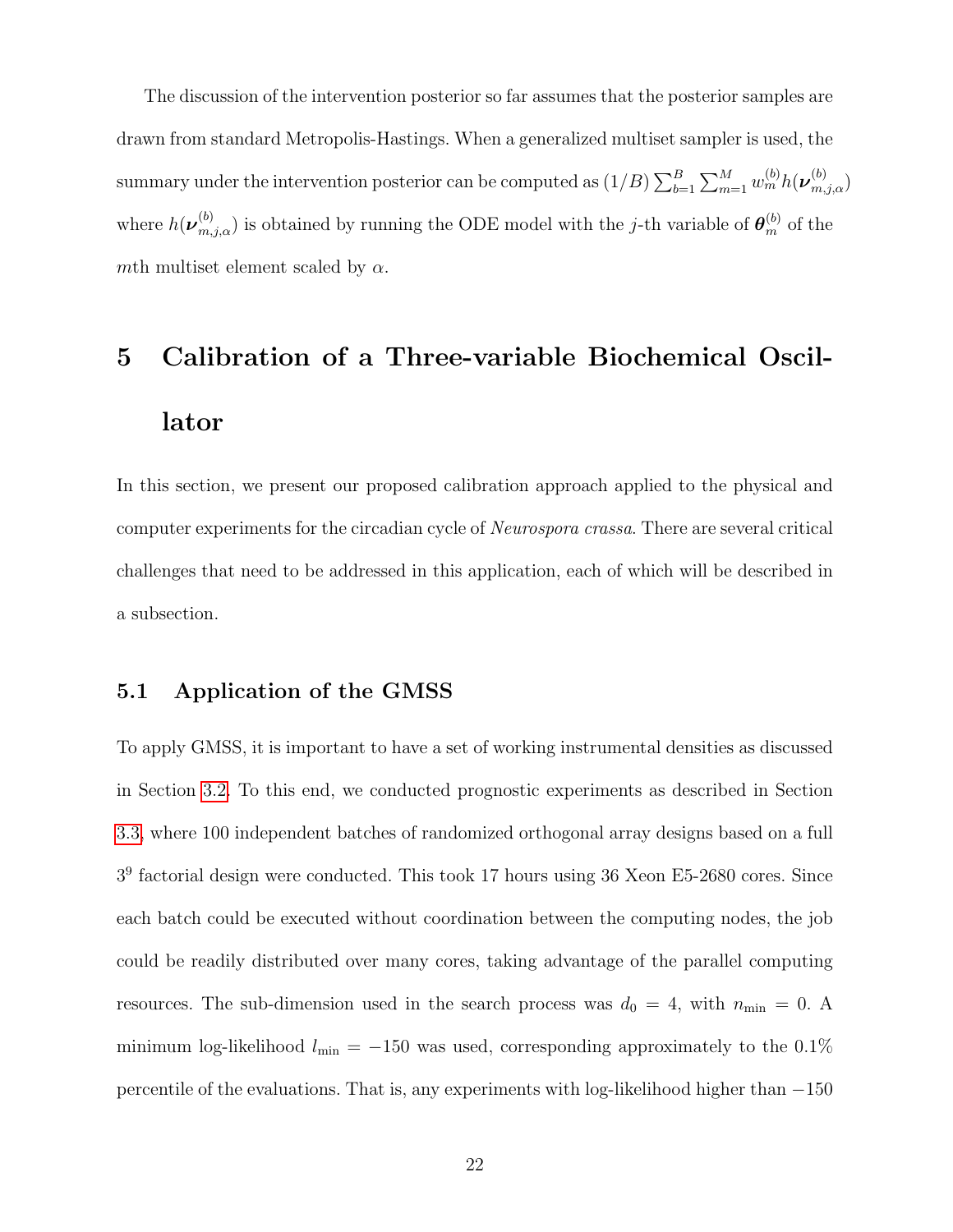were deemed successful, and any level combination in the  $3<sup>9</sup>$  design that matches in four columns or more with a single successful run were given  $\rho_1 = 1.0$ , and  $\rho_0 = 0.1$  otherwise. Hence, the Markov chain was ten times more likely to search the area with successful prognostic runs than that with unsuccessful runs. Instrumental densities gave  $\rho_1 = 1.0$  to  $13\%$  (2,585/19,683) of the level combinations in  $3<sup>9</sup>$  factorial designs.

With the obtained instrumental densities, the GMSS finds a wide range of areas whose likelihood functions have high values. Figure [3](#page-22-0) shows the trace of the multiset component whose weight  $w_m$  is the largest among the  $M = 20$  components at each iterate b. The leading component with the highest weight frequently switches from one to another, showing that each component of the GMSS finds high density regions spread around the whole parameter space. The trace plots also suggest that many regions have similar likelihood values, while the high density regions are often distant from each other with wide low density regions between them in the multi-dimensional space as shown in Figure A1 of Appendix.



<span id="page-22-0"></span>Figure 3: Trace plots of the multiset component with largest weight  $w_m$  among  $M = 20$ components, where color coding indicates different components.

Figure [4](#page-23-0) presents the cumulative histogram of the summarized MCMC samples as of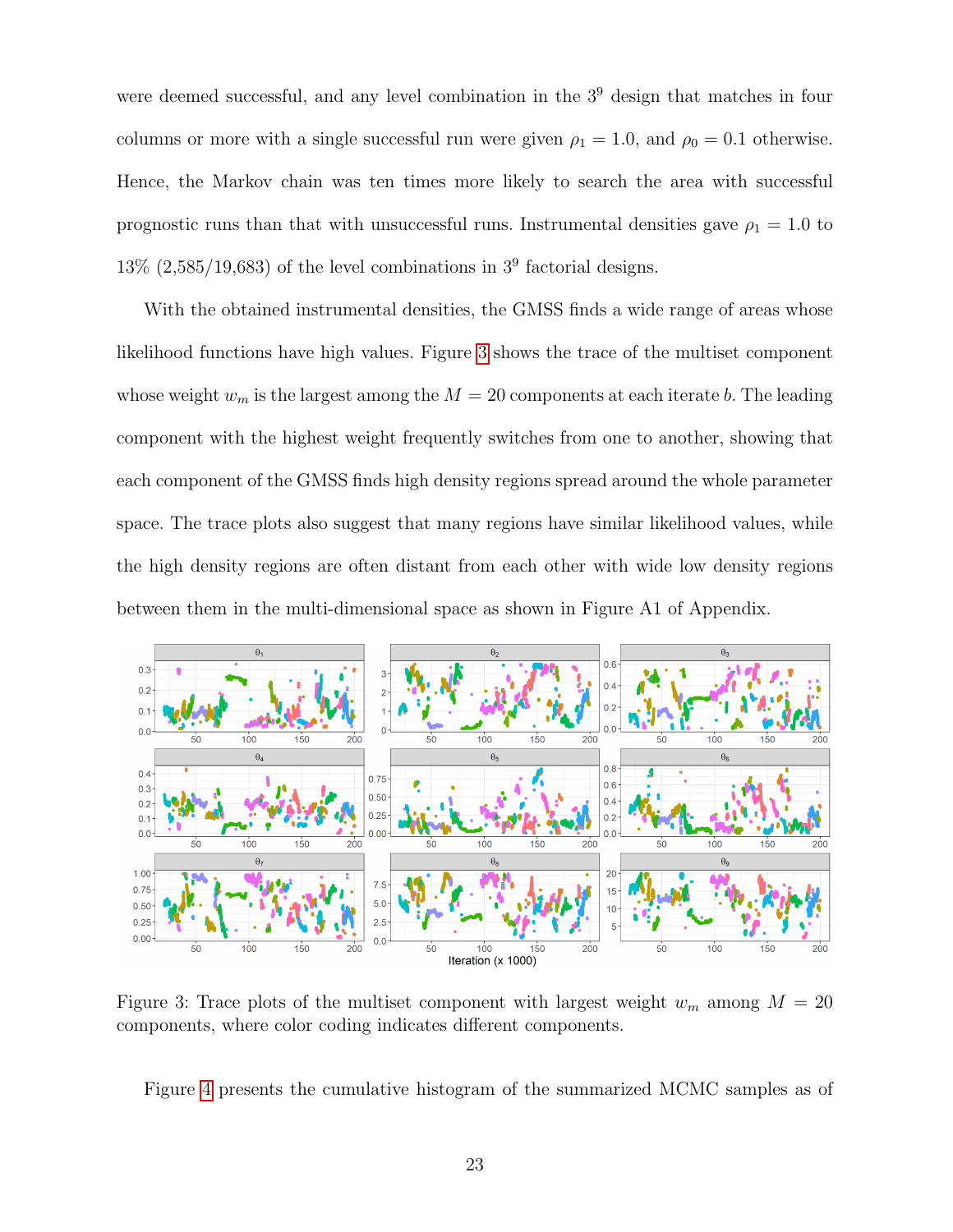

<span id="page-23-0"></span>Figure 4: Cumulative histogram of posterior samples of four parameters from GMSS (top) and Metropolis-Hastings as of each iteration (bottom), where all parameter ranges are scaled to  $(0, 1]$ .

the latest iteration for the first four variables, comparing the results from GMSS and Metropolis-Hastings samples. With the GMSS, the chain successfully converged and mixed well in 200,000 iterations. Its Markov chain reaches the stationary distribution after about 130,000 iterations as the cumulative histogram does not change its shape after this point. On the contrary, an ordinary Metropolis-Hastings chain failed to reach a stationary distribution even after 1 million iterations. The cumulative histogram from Metropolis-Hastings samples keeps changing its shape as more samples accrue, which suggests that the sampling failed to converge to a stationary distribution.

#### 5.2 Sensitivity Analysis with Intervention Posterior

We conduct a sensitivity analysis using the intervention posterior defined in [\(9\)](#page-19-0) with GMSS samples. The scientific contribution of our approach is to allow an extensive parameter calibration along with its uncertainty quantification, which is summarized in Figure [5.](#page-24-0)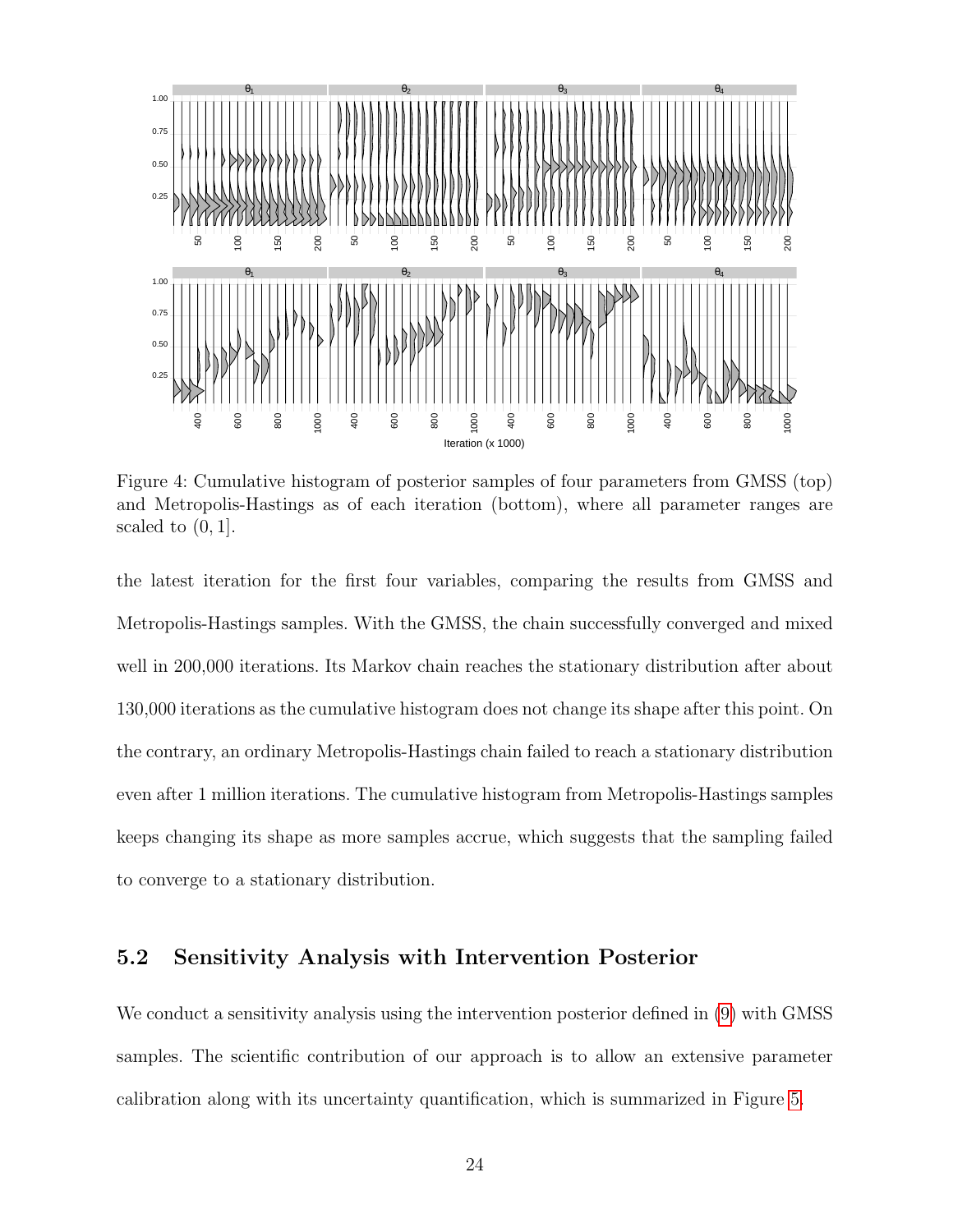

<span id="page-24-0"></span>Figure 5: The intervention posterior results are shown in the in solid line with 80% credible interval. The sensitivity analysis from [Caicedo-Casso et al.](#page-29-3) [\(2015\)](#page-29-3) is overlaid in the dashed line.

[Caicedo-Casso et al.](#page-29-3) [\(2015\)](#page-29-3) manually explore the parameter space of the ODE to find a single parameter value to represent the system. Once established, the impact of intervention is explored by changing the value of  $\theta_4$  while holding other parameters fixed and then examining the change in the circadian cycle as a function of the varying  $\theta_4$  value. In contrast, our approach relies on the intervention posterior to examine the sensitivity of the circadian cycle to changes in  $\theta_4$ . Since the posterior distribution shows considerable dispersion and our inferential target is a very nonlinear function of the parameters, we might expect to find differences between sensitivity in the single parameter approach and the intervention posterior approach. We do find differences. To illustrate this, we superimpose the result from [Caicedo-Casso et al.](#page-29-3) [\(2015\)](#page-29-3) over our results in Figure [5.](#page-24-0) Both approaches show an overall trend where a low value of  $\theta_4$  is associated with a higher frequency for the circadian cycle. However, [Caicedo-Casso et al.](#page-29-3) [\(2015\)](#page-29-3) underestimates the sensitivity as their single estimate lies, for the most part, outside of the 80% credible interval.

The differences between the two approaches stem from the treatment of the parameters other than  $\theta_4$ . The physical experiment provides limited information about the system's parameters. In such a situation, selecting a single parameter value about which to consider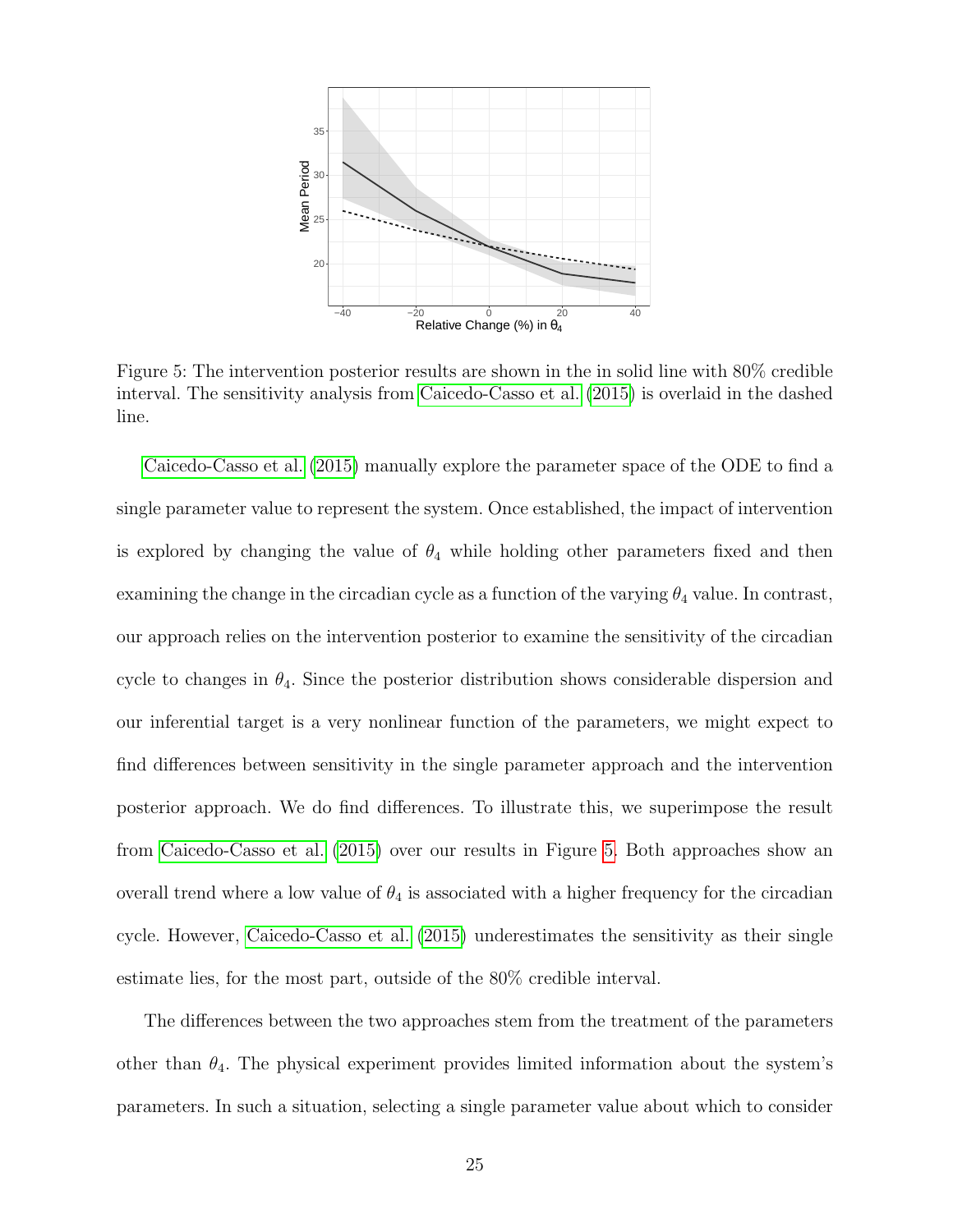perturbations misses the fact that the impact of perturbation could be very different for other parameter values. In this setting, our inferential target (duration of the circadian cycle) is a highly nonlinear function of the parameters, and so the sensitivity to perturbation of a baseline parameter value varies considerably. The intervention posterior allows us to capture this variation and to provide summaries to the biologist that encapsulate our knowledge – and our lack of knowledge – of the system. In addition to providing a different curve for mean sensitivity, the intervention posterior provides a distribution on sensitivity to change in  $\theta_4$  for each given value of  $\alpha$ .

Figure [6](#page-26-0) shows the posterior sensitivity for duration of the circadian cycle, evaluated with  $\alpha = (0.6, 0.8, 1.0, 1.2, 1.4)$ . The points and lines indicate the mean circadian cycle while the shaded areas represent the 80% credible intervals. The strong slope in the plot for  $\theta_4$ shows that this parameter affects periodicity the most. The parameters  $\theta_2$ ,  $\theta_3$ , and perhaps  $\theta_6$ , seem inert, whereas  $\theta_1$ ,  $\theta_5$ , and  $\theta_7$  show a modest effect on period. The parameters  $\theta_8$  and  $\theta_9$  show a moderate effect on period through the mean, yet the striking feature for these parameters is the great width of the credible intervals. This indicates that the effect on period varies substantially, depending on the values of the other parameters in the system. In other words, these parameters show evidence of a substantial interaction for the response of period.

Figure [7](#page-27-1) shows a heat map for posterior mean period, considering perturbation of two parameters at a time. Each of the parameters is perturbed with  $\alpha$  ranging from 0.6 to 1.4. The size of the perturbation is given on the axes of the figure. The plotted (heat) value is the relative change in period. These plots are effective in conveying the sensitivity of period to perturbation and in conveying interactions or the lack thereof. For instance, consider  $\theta_2$ . The upper left plot, for  $(\theta_1, \theta_2)$ , shows essentially no variation in the vertical direction.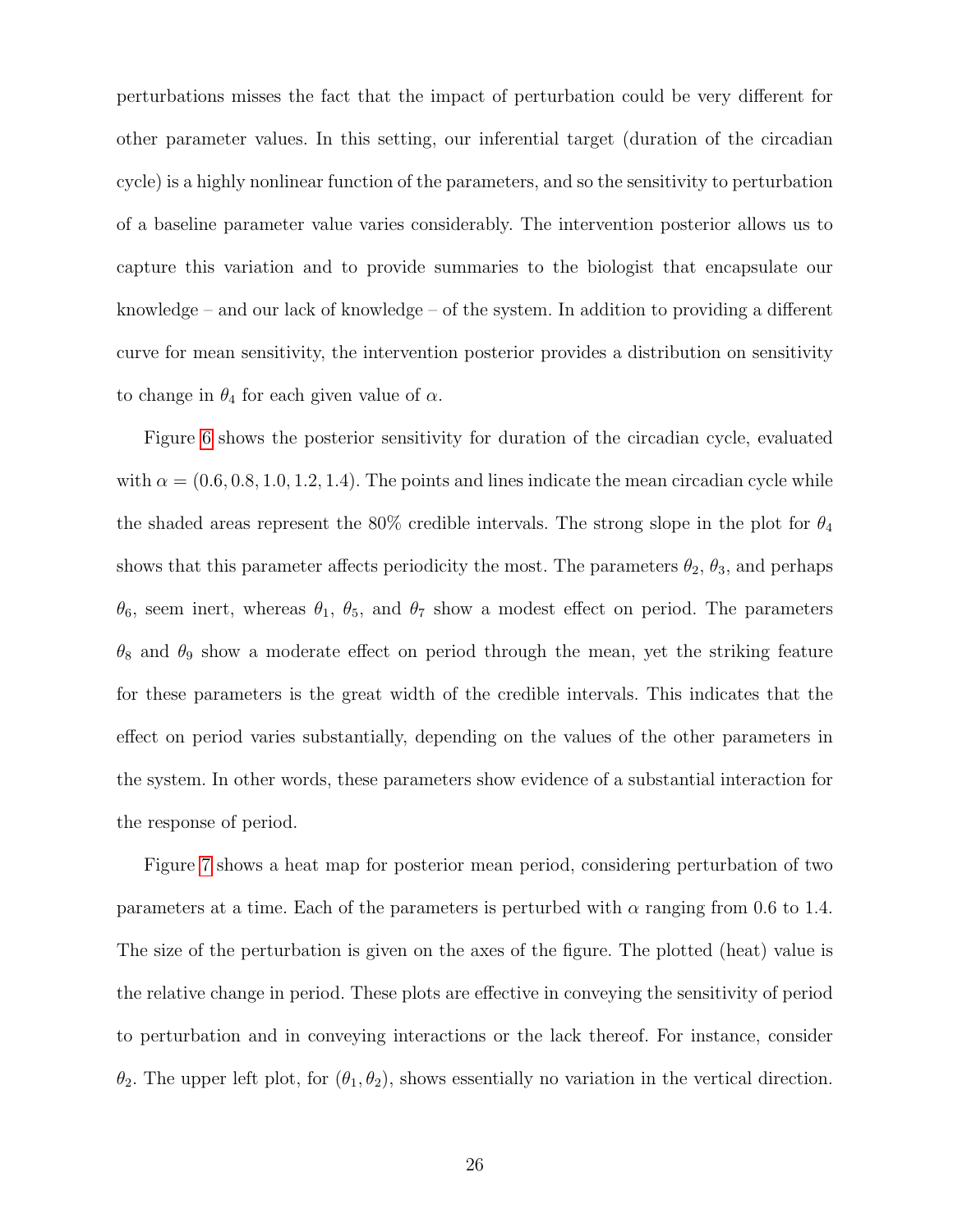

<span id="page-26-0"></span>Figure 6: Sensitivity analysis of all nine variables using the intervention posterior approach, where the dots and line indicates the posterior mean, and the shaded area represents the 80% credible interval.

This tells us that changing the value of  $\theta_2$  has essentially no impact on period and that there is no  $\theta_1 \times \theta_2$  interaction. Similarly, the lack of variation in the horizontal direction for plots in the second column shows that  $\theta_2$  has no appreciable interaction with any of the other parameters in the model (when the response is period). Turning to  $\theta_8$  and  $\theta_9$ , the diagonal stripe in the lower right-hand plot shows a strong interaction between the two parameters. Period is increased by reducing  $\theta_8$  and increasing  $\theta_9$ . The reverse perturbation, increasing  $\theta_8$  and reducing  $\theta_9$  is forecast to have little effect on period. The intensity of color for  $\theta_4$  shows its impact on period. The patterns in the plots show the importance of other parameters' interaction with  $\theta_4$ . In particular, perturbation of  $\theta_1$  (lower values),  $\theta_8$ (lower values) and  $\theta_9$  (higher values) suggest longer periods.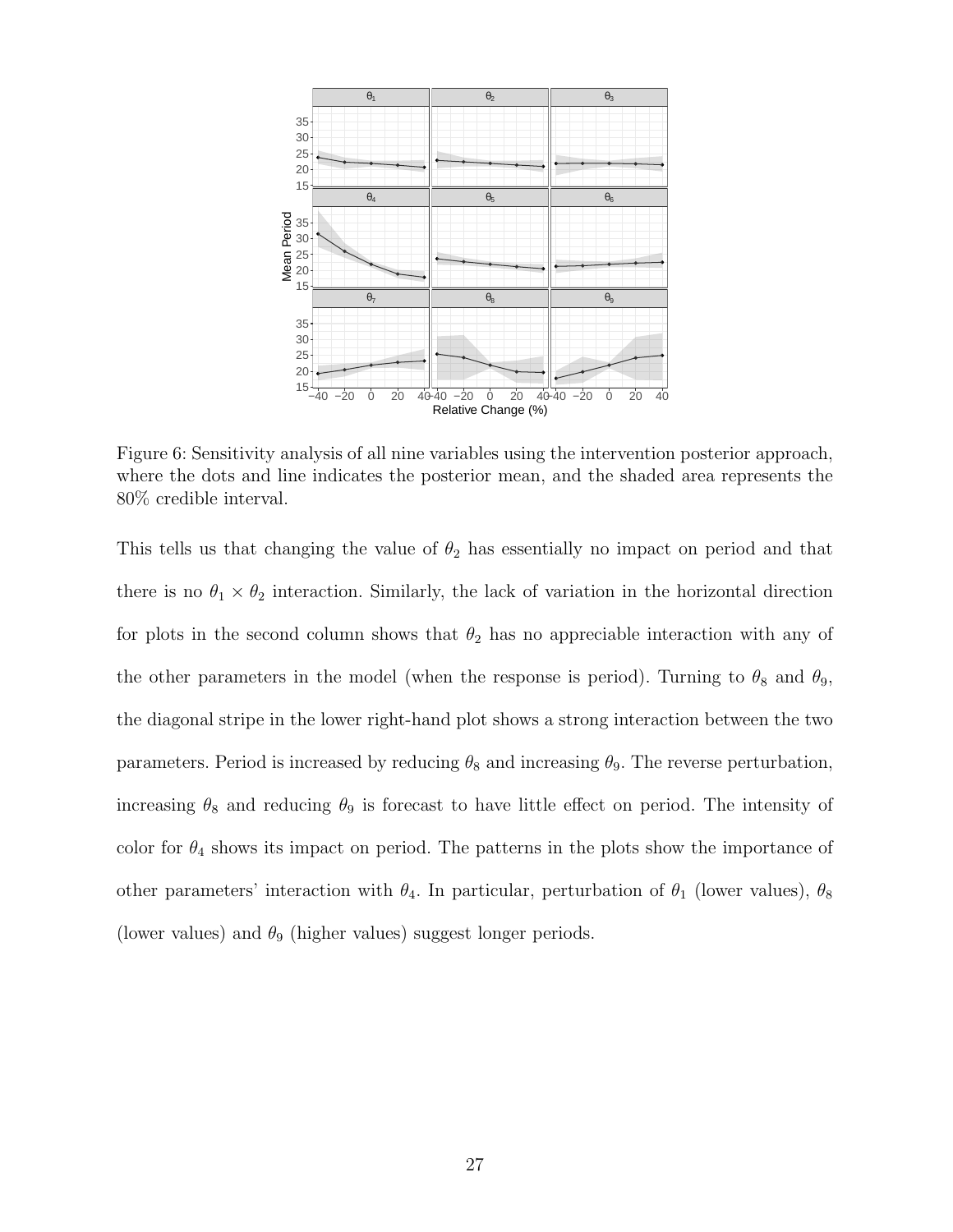

<span id="page-27-1"></span>Figure 7: Sensitivity analysis of all pairs of variables using the intervention posterior approach, where color represents the relative change in main frequency.

## <span id="page-27-0"></span>6 Discussion

In this work, we address a challenging scientific problem in analyzing oscillatory phenomena in biological systems. The proposed framework provides a rigorous methodology for model calibration, uncertainty quantification, and sensitivity analysis for biological studies investigating periodic phenotypes. The generalized multiset sampler, equipped with instrumental densities obtained from prognostic experiments, successfully finds posterior densities that lie in a very thin high-dimensional manifold. The intervention posterior approach is devised for an intuitive yet rigorous sensitivity analysis to better utilize the result from Bayesian calibration. Our case study presents an overhaul of the analysis of the model from [Caicedo-](#page-29-3)[Casso et al.](#page-29-3) [\(2015\)](#page-29-3). Placing the analysis in a statistical framework generates more insights. It is expected that our method will attract wide research interest from biology communities studying oscillatory phenomena ranging from cell cycle to circadian rhythms.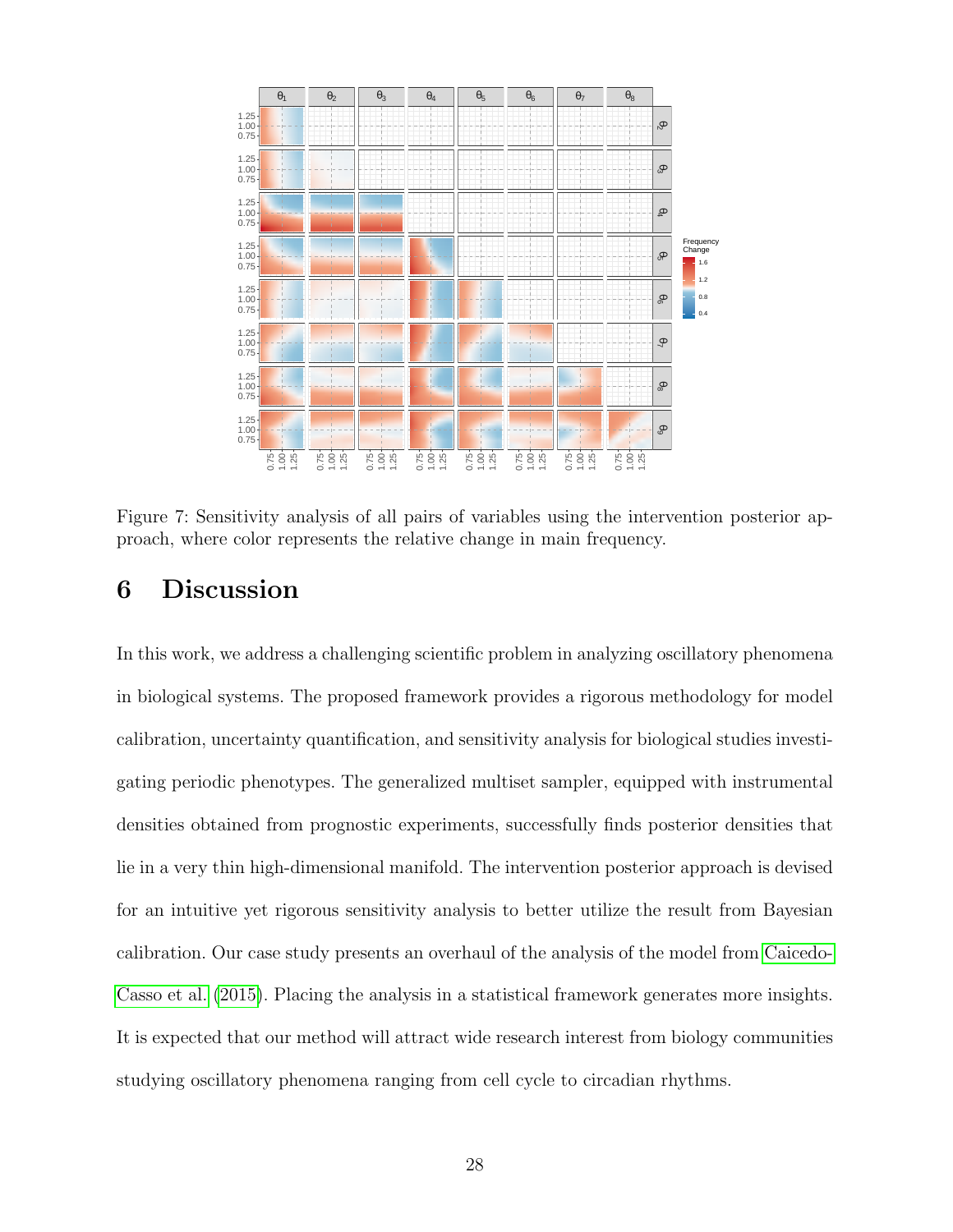We conclude with remarks on potential future research topics. First, the intervention posterior is a useful tool for sensitivity analysis, providing access to counterfactual scenarios through the biological computer models. It is closely related to the concept of expected effect size; hence sample size calculation can be an immediate research topic to follow. Second, we consider a fully deterministic model based on differential equations. When studying a long series of data, a model with a stochastic evolution of the system can be more useful because the governing system itself can evolve over time. Such models can shed light on the relationship between model and parameter complexity. A stochastic model with fewer yet time-varying parameters can be comparable to a deterministic model with many fixed parameters. Calibrating such stochastic models poses some unique challenges and requires development of a new calibration approach (e.g., [Chkrebtii et al., 2016\)](#page-29-7). The intervention posterior may need a suitable modification for those cases.

Appendix: The appendix presents detailed steps for an ordinary Metropolis-Hastings algorithm for the considered model, as well as some additional quantitative information for the analysis in the case study.

## References

- <span id="page-28-1"></span>Aronson, B. D., Johnson, K. A., Loros, J. J., and Dunlap, J. C. (1994), "Negative feedback defining a circadian clock: autoregulation of the clock gene frequency," Science, 263, 1578–1584.
- <span id="page-28-0"></span>Bayarri, M., Berger, J., Cafeo, J., Garcia-Donato, G., Liu, F., Palomo, J., Parthasarathy, R., Paulo, R., Sacks, J., Walsh, D., et al. (2007), "Computer model validation with functional output," Annals of Statistics, 35, 1874–1906.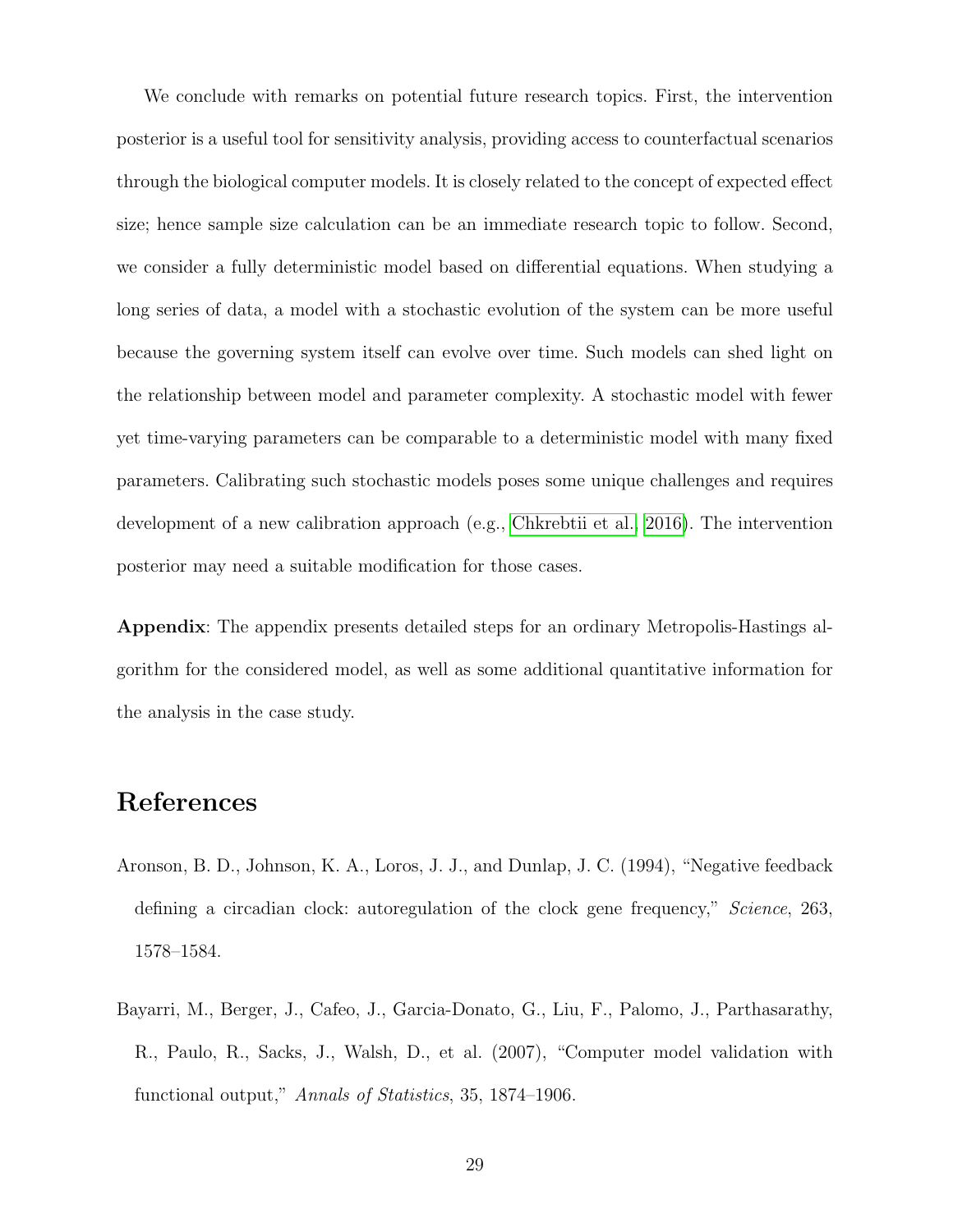- <span id="page-29-4"></span>Bellman, J., Kim, J. K., Lim, S., and Hong, C. I. (2018), "Modeling reveals a key mechanism for light-dependent phase shifts of neurospora circadian rhythms," Biophysical Journal, 115, 1093–1102.
- <span id="page-29-0"></span>Bellprat, O., Kotlarski, S., Lüthi, D., and Schär, C. (2012), "Objective calibration of regional climate models," Journal of Geophysical Research: Atmospheres, 117.
- <span id="page-29-5"></span>Bhat, K., Haran, M., Olson, R., and Keller, K. (2012), "Inferring likelihoods and climate system characteristics from climate models and multiple tracers," *Environmetrics*, 23, 345–362.
- <span id="page-29-3"></span>Caicedo-Casso, A., Kang, H.-W., Lim, S., and Hong, C. I. (2015), "Robustness and period sensitivity analysis of minimal models for biochemical oscillators," Scientific Reports, 5, 1–15.
- <span id="page-29-6"></span>Chang, K.-L. and Guillas, S. (2019), "Computer model calibration with large non-stationary spatial outputs: application to the calibration of a climate model," Journal of the Royal Statistical Society: Series C (Applied Statistics), 68, 51–78.
- <span id="page-29-2"></span>Chang, W., Haran, M., Applegate, P., and Pollard, D. (2016), "Calibrating an ice sheet model using high-dimensional binary spatial data," Journal of American Statistical Association, 111, 57–72.
- <span id="page-29-1"></span>Chang, W., Haran, M., Olson, R., Keller, K., et al. (2014), "Fast dimension-reduced climate model calibration and the effect of data aggregation," Annals of Applied Statistics, 8, 649–673.
- <span id="page-29-7"></span>Chkrebtii, O. A., Campbell, D. A., Calderhead, B., and Girolami, M. A. (2016), "Bayesian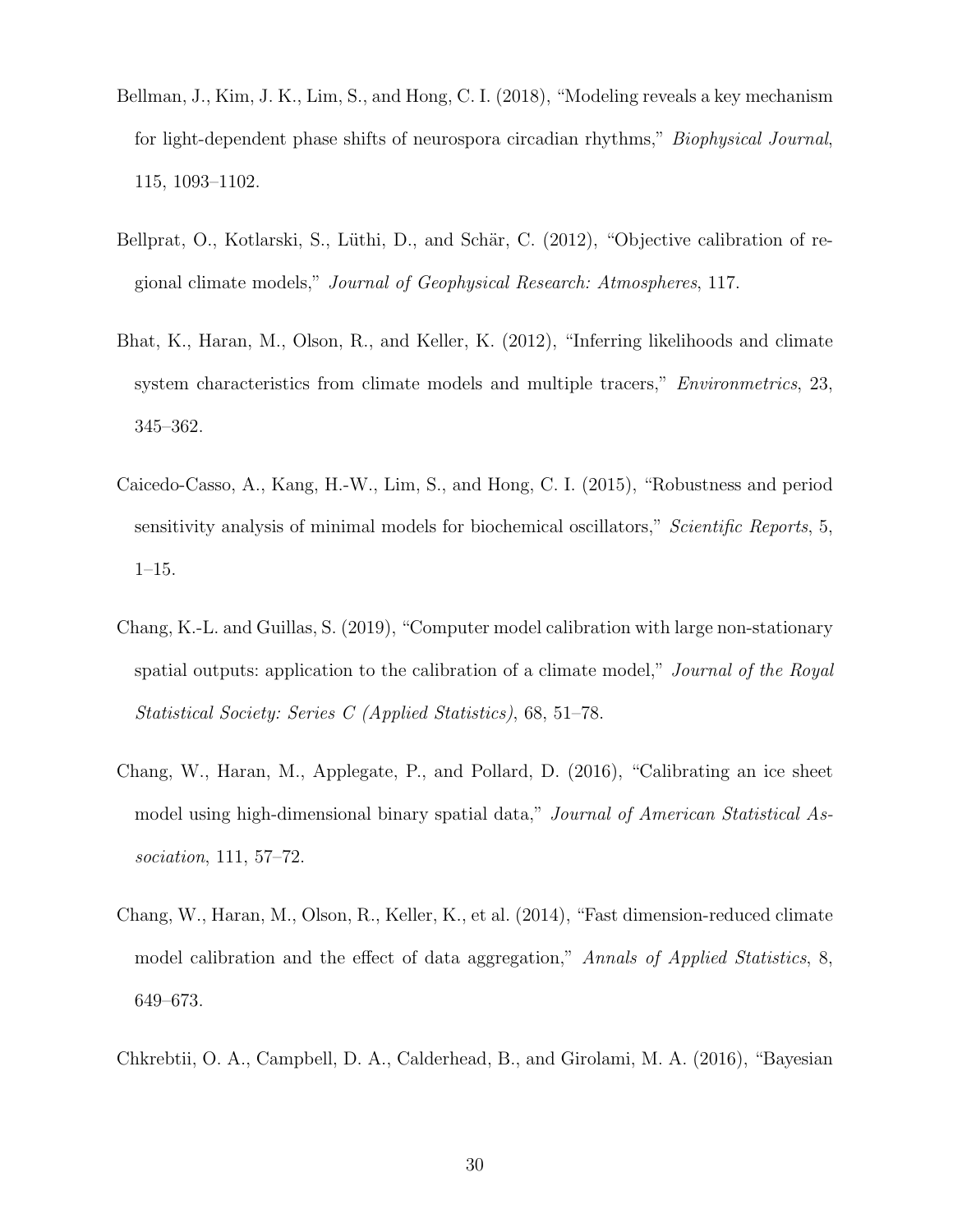solution uncertainty quantification for differential equations," *Bayesian Analysis*, 11, 1239–1267.

- <span id="page-30-2"></span>Cox, K. H. and Takahashi, J. S. (2019), "Circadian clock genes and the transcriptional architecture of the clock mechanism," Journal of Molecular Endocrinology, 63, R93– R102.
- <span id="page-30-1"></span>Dunlap, J. C. and Loros, J. J. (2017), "Making time: conservation of biological clocks from fungi to animals," Microbiology Spectrum, 5, 5–3.
- <span id="page-30-0"></span>Gallego, M., Eide, E. J., Woolf, M. F., Virshup, D. M., and Forger, D. B. (2006), "An opposite role for tau in circadian rhythms revealed by mathematical modeling," *Proceedings* of the National Academy of Sciences, 103, 10618–10623.
- <span id="page-30-5"></span>Geoghegan, R. (2006), Time Series Analysis and Its Applications: with R Examples, New York: Springer.
- <span id="page-30-6"></span>Geyer, C. J. (1991), "Markov chain Monte Carlo maximum likelihood," in Computing Science and Statistics: Proceedings of the 23rd Symposium on the Interface, ed. Keramides, E. M., Fairfax Station, Va.: Interface Foundation, pp. 156–163.
- <span id="page-30-3"></span>Gooch, V. D., Johnson, A. E., Bourne, B. J., Nix, B. T., Maas, J. A., Fox, J. A., Loros, J. J., Larrondo, L. F., and Dunlap, J. C. (2014), "A kinetic study of the effects of light on circadian rhythmicity of the frq promoter of Neurospora crassa," Journal of Biological Rhythms, 29, 38–48.
- <span id="page-30-4"></span>Goodfellow, M., Phillips, N. E., Manning, C., Galla, T., and Papalopulu, N. (2014), "MicroRNA input into a neural ultradian oscillator controls emergence and timing of alternative cell states," Nature Communications, 5, 1–10.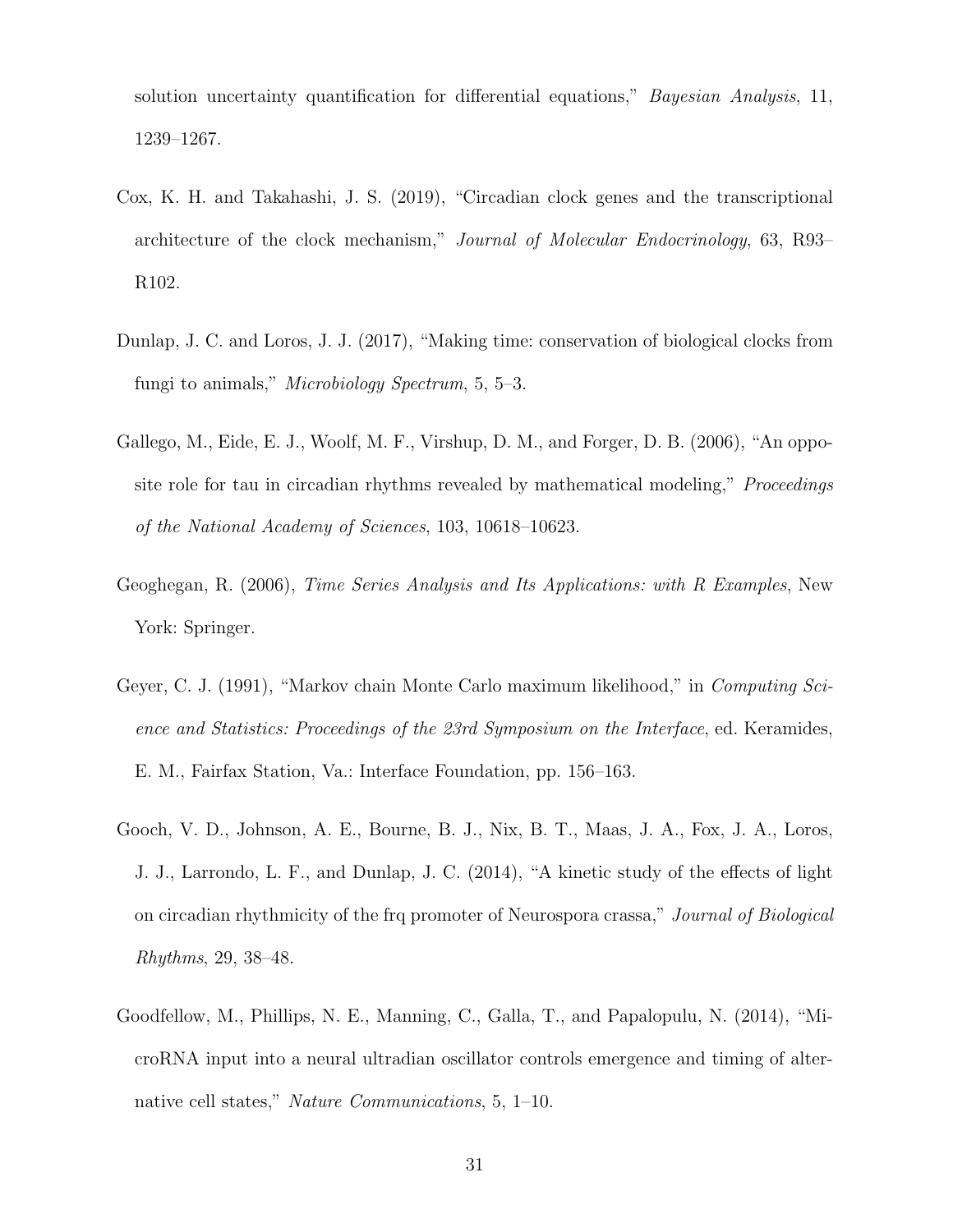- <span id="page-31-0"></span>Gotoh, T., Kim, J. K., Liu, J., Vila-Caballer, M., Stauffer, P. E., Tyson, J. J., and Finkielstein, C. V. (2016), "Model-driven experimental approach reveals the complex regulatory distribution of p53 by the circadian factor Period 2," Proceedings of the National Academy of Sciences, 113, 13516–13521.
- <span id="page-31-3"></span>Gramacy, R. B., Bingham, D., Holloway, J. P., Grosskopf, M. J., Kuranz, C. C., Rutter, E., Trantham, M., Drake, R. P., et al. (2015), "Calibrating a large computer experiment simulating radiative shock hydrodynamics," Annals of Applied Statistics, 9, 1141–1168.
- <span id="page-31-8"></span><span id="page-31-2"></span>Hartley, H. O. (1949), "Tests of significance in harmonic analysis," Biometrika, 36, 194–201.
- Higdon, D., Gattiker, J., Williams, B., and Rightley, M. (2008), "Computer model calibration using high-dimensional output," Journal of the American Statistical Association, 103, 570–583.
- <span id="page-31-4"></span>Hwang, Y., Barut, E., and Yeo, K. (2018), "Statistical-physical estimation of pollution emission," Statistica Sinica, 921–940.
- <span id="page-31-5"></span>Karagiannis, G. and Lin, G. (2017), "On the Bayesian calibration of computer model mixtures through experimental data, and the design of predictive models," Journal of Computational Physics, 342, 139–160.
- <span id="page-31-1"></span>Kennedy, M. C. and O'Hagan, A. (2001), "Bayesian calibration of computer models," Journal of the Royal Statistical Society: Series B (Statistical Methodology), 63, 425–464.
- <span id="page-31-6"></span>Kim, H. J. and MacEachern, S. N. (2015), "The generalized multiset sampler," *Journal of* Computational and Graphical Statistics, 24, 1134–1154.
- <span id="page-31-7"></span>Kirkpatrick, S. (1984), "Optimization by simulated annealing: Quantitative studies," Journal of Statistical Physics, 34, 975–986.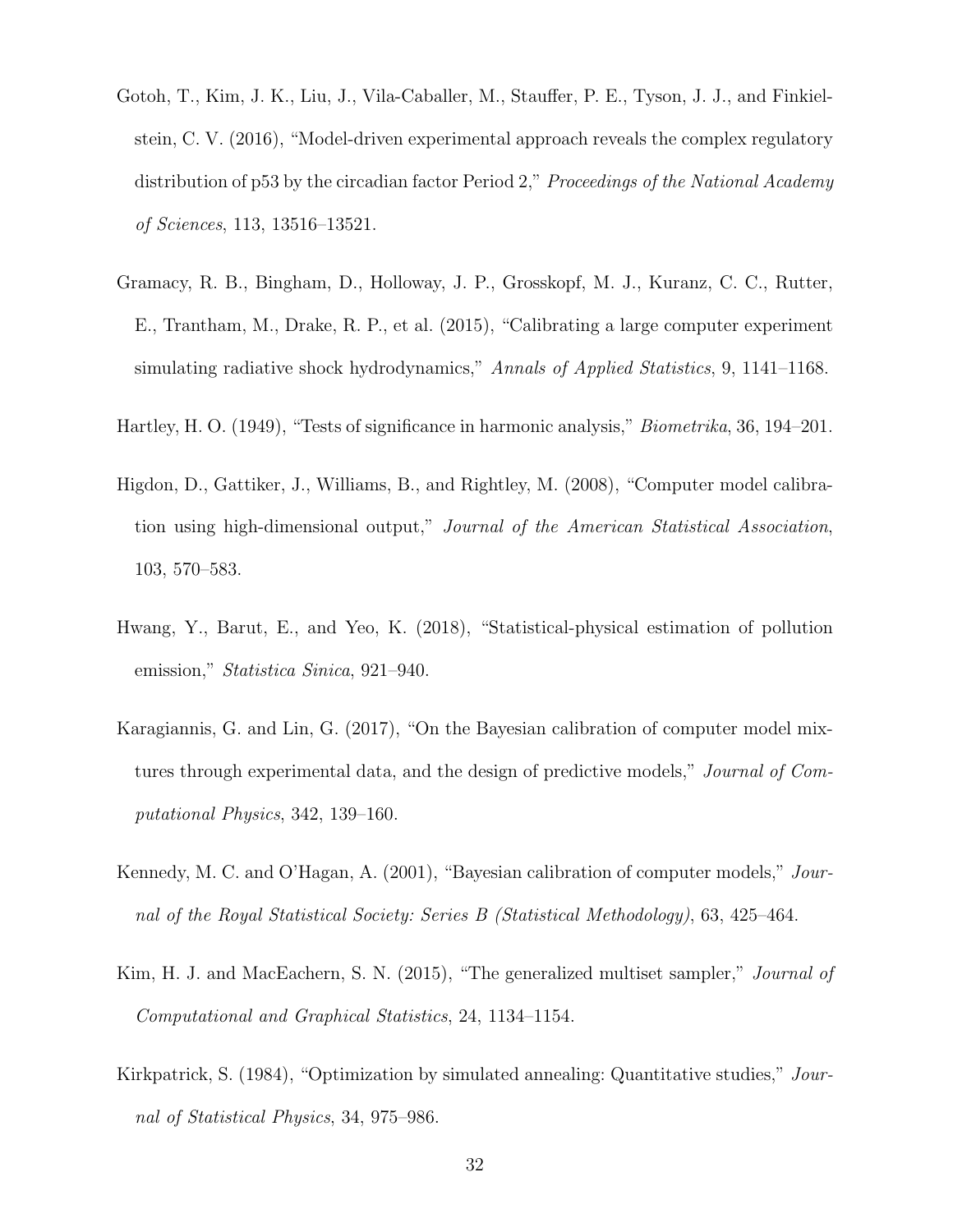- <span id="page-32-0"></span>Lee, B. S., Haran, M., Fuller, R. W., Pollard, D., Keller, K., et al. (2020), "A fast particlebased approach for calibrating a 3-D model of the Antarctic ice sheet," Annals of Applied Statistics, 14, 605–634.
- <span id="page-32-6"></span>Leman, S. C., Chen, Y., and Lavine, M. (2009), "The multiset sampler," Journal of the American Statistical Association, 104, 1029–1041.
- <span id="page-32-5"></span>Liu, J. S., Liang, F., and Wong, W. H. (2000), "The multiple-try method and local optimization in Metropolis sampling," Journal of the American Statistical Association, 95, 121–134.
- <span id="page-32-2"></span>Liu, X., Chen, A., Caicedo-Casso, A., Cui, G., Du, M., He, Q., Lim, S., Kim, H. J., Hong, C. I., and Liu, Y. (2019), "FRQ-CK1 interaction determines the period of circadian rhythms in Neurospora," Nature Communications, 10, 1–13.
- <span id="page-32-7"></span>MacEachern, S. N. and Peruggia, M. (2000), "Importance link function estimation for Markov chain Monte Carlo methods," Journal of Computational and Graphical Statistics, 9, 99–121.
- <span id="page-32-1"></span>Mak, S., Sung, C.-L., Wang, X., Yeh, S.-T., Chang, Y.-H., Joseph, V. R., Yang, V., and Wu, C. J. (2018), "An efficient surrogate model for emulation and physics extraction of large eddy simulations," Journal of the American Statistical Association, 113, 1443–1456.
- <span id="page-32-4"></span>Marinari, E. and Parisi, G. (1992), "Simulated tempering: a new Monte Carlo scheme," EPL (Europhysics Letters), 19, 451.
- <span id="page-32-3"></span>Oguz, C., Laomettachit, T., Chen, K. C., Watson, L. T., Baumann, W. T., and Tyson, J. J. (2013), "Optimization and model reduction in the high dimensional parameter space of a budding yeast cell cycle model," BMC Systems Biology, 7, 1–17.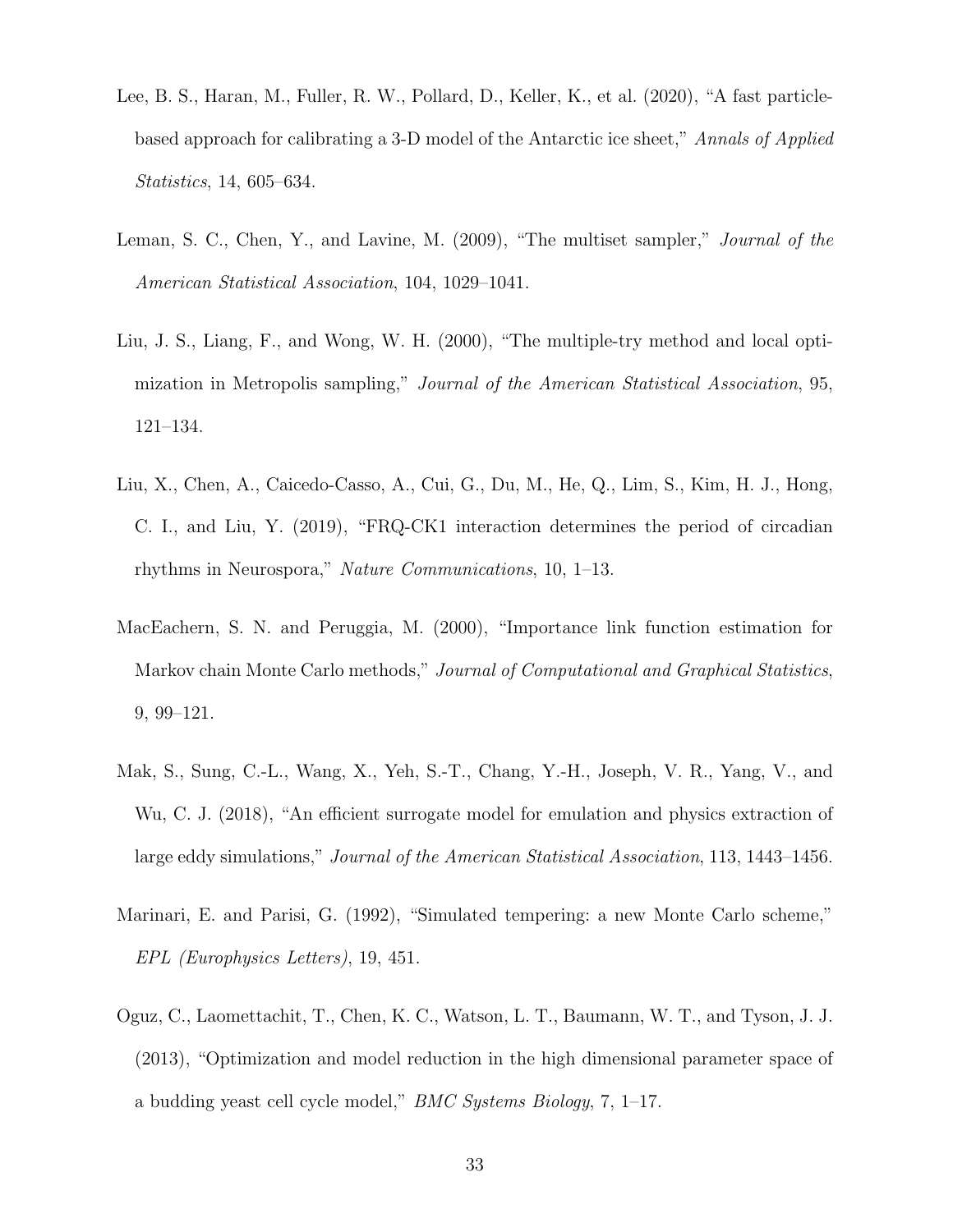- <span id="page-33-5"></span>Peifer, M. and Timmer, J. (2007), "Parameter estimation in ordinary differential equations for biochemical processes using the method of multiple shooting," IET Systems Biology, 1, 78–88.
- <span id="page-33-0"></span>Sassone-Corsi, P., Young, M. W., and Reddy, A. B. (2018), Circadian rhythms: a subject collection from Cold Spring Harbor perspectives in biology, Cold Spring Harbor New York: Cold Spring Harbor Laboratory Press.
- <span id="page-33-1"></span>Sha, W., Moore, J., Chen, K., Lassaletta, A. D., Yi, C.-S., Tyson, J. J., and Sible, J. C. (2003), "Hysteresis drives cell-cycle transitions in Xenopus laevis egg extracts," Proceedings of the National Academy of Sciences, 100, 975–980.
- <span id="page-33-4"></span>Storn, R. and Price, K. (1997), "Differential evolution–a simple and efficient heuristic for global optimization over continuous spaces," Journal of Global Optimization, 11, 341– 359.
- <span id="page-33-3"></span>Sung, C.-L., Hung, Y., Rittase, W., Zhu, C., and Wu, C. F. J. (2020), "Calibration for computer experiments with binary responses and application to cell adhesion study," Journal of the American Statistical Association, 115, 1664–1674.
- <span id="page-33-6"></span>Swendsen, R. H. and Wang, J.-S. (1986), "Replica Monte Carlo simulation of spin-glasses," Physical Review Letters, 57, 2607.
- <span id="page-33-7"></span>Tang, B. (1993), "Orthogonal array-based Latin hypercubes," Journal of the American Statistical Association, 88, 1392–1397.
- <span id="page-33-2"></span>Tsai, T. Y.-C., Choi, Y. S., Ma, W., Pomerening, J. R., Tang, C., and Ferrell, J. E. (2008), "Robust, tunable biological oscillations from interlinked positive and negative feedback loops," Science, 321, 126–129.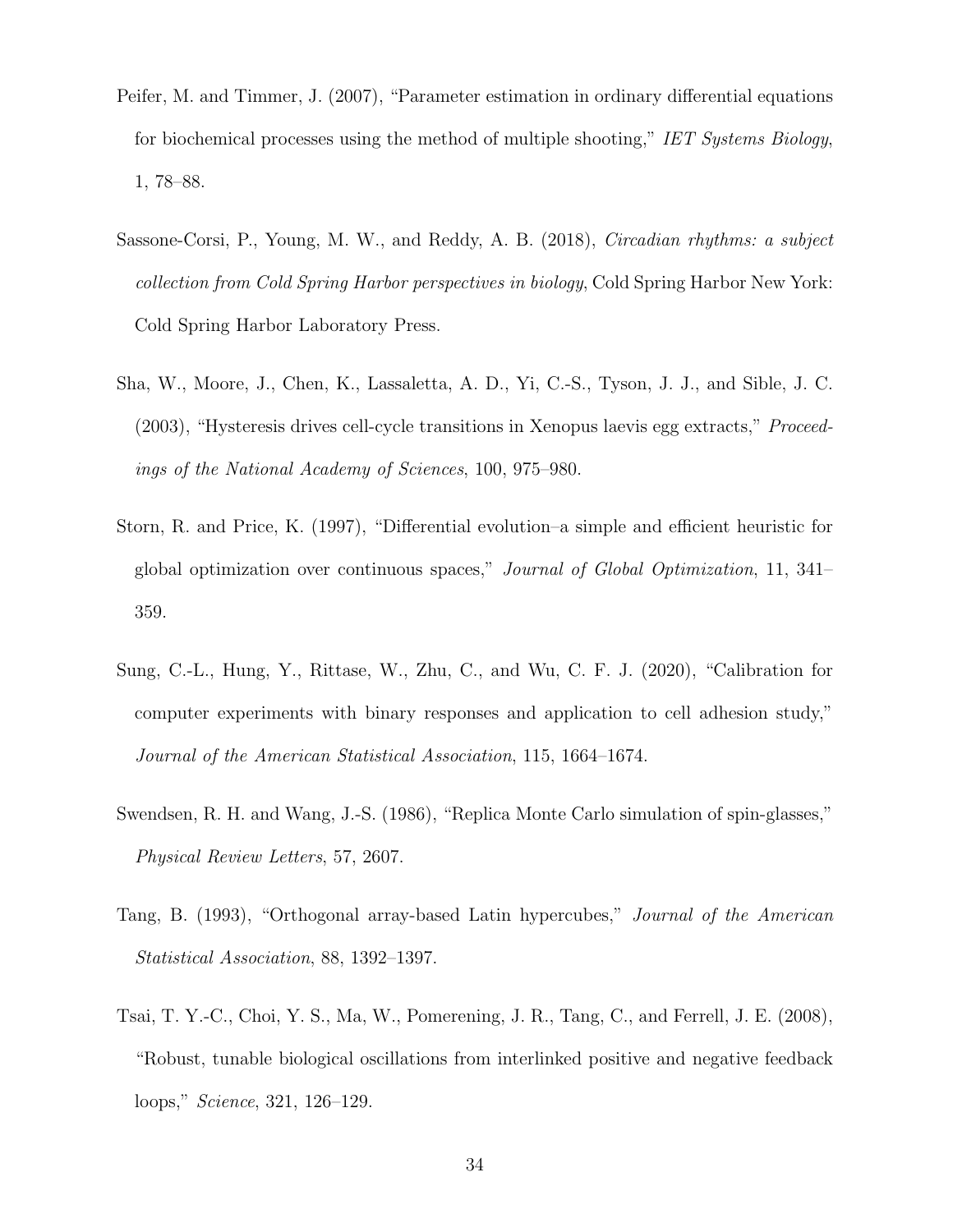- <span id="page-34-0"></span>Tu, B. P., Kudlicki, A., Rowicka, M., and McKnight, S. L. (2005), "Logic of the yeast metabolic cycle: temporal compartmentalization of cellular processes," Science, 310, 1152–1158.
- <span id="page-34-1"></span>Tuo, R., Wu, C. J., et al. (2015), "Efficient calibration for imperfect computer models," Annals of Statistics, 43, 2331–2352.
- <span id="page-34-2"></span>Williams, B., Christensen, W. F., and Reese, C. S. (2011), "Pollution source direction identification: embedding dispersion models to solve an inverse problem," Environmetrics, 22, 962–974.
- <span id="page-34-3"></span>Wu, C. J. and Hamada, M. S. (2011), Experiments: Planning, Analysis, and Optimization, New Jersey: John Wiley & Sons.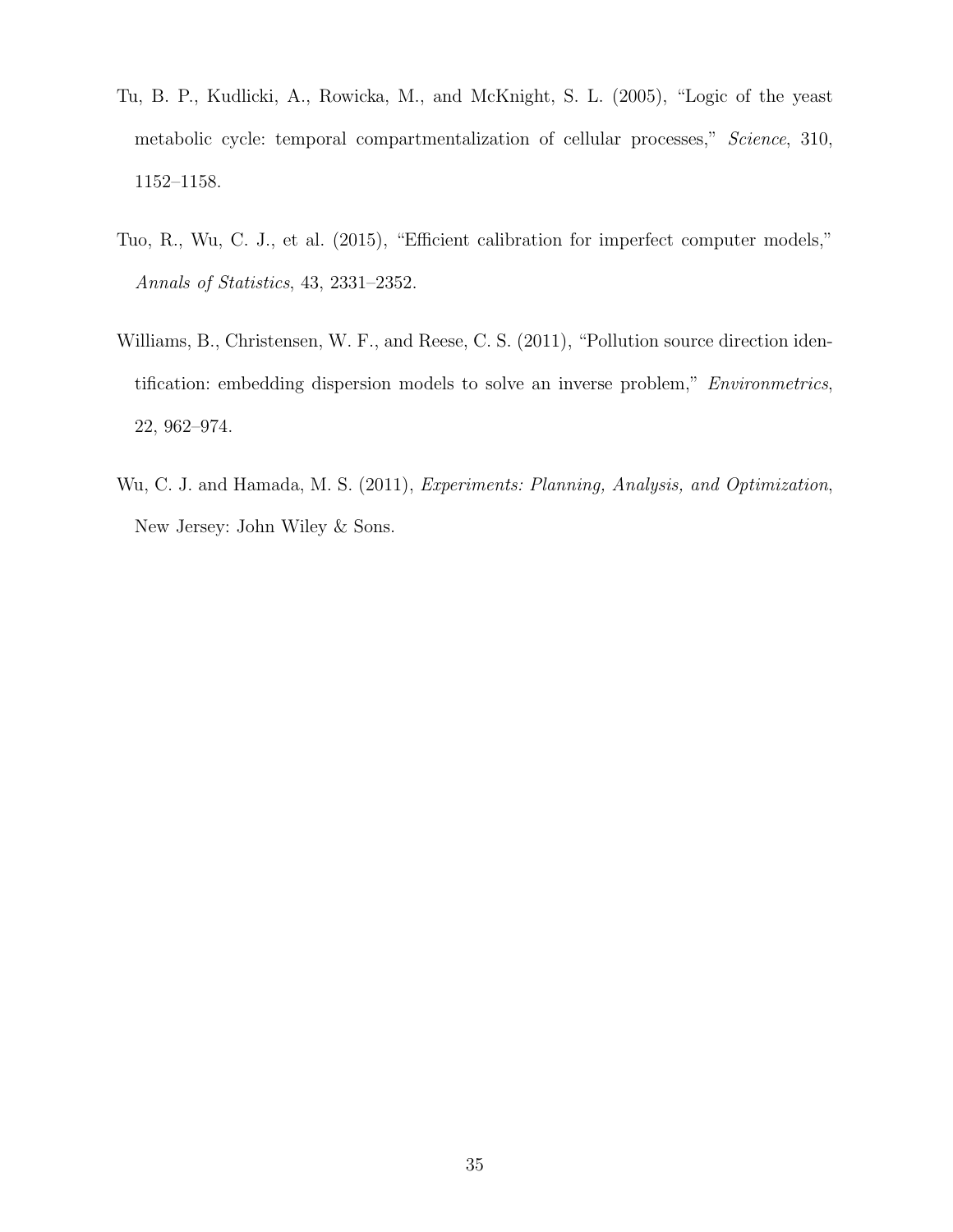## A Appendix

#### A.1 (Standard) Metropolis-within-Gibbs for Model [\(6\)](#page-10-0)

1. For each  $j = 1, ..., p (= 19)$ , update the ODE model parameter  $\theta_j$  (i.e.,  $\lambda$  by Metropolis-Hastings with the normal proposal density  $g(\theta_i^q)$  $j^q | \theta_j \rangle \sim N(\theta_j, \text{stepsize}^2)$ and the acceptance probability  $min(1, a)$  where

$$
a = \frac{\left[\prod_{i=1}^{n} \prod_{k=1}^{K} f(s_{ik}|\lambda_k(\boldsymbol{\theta}^q), \tau^2)\right] f(\boldsymbol{\theta}^q)}{\left[\prod_{i=1}^{n} \prod_{k=1}^{K} f(s_{ik}|\lambda_k(\boldsymbol{\theta}), \tau^2)\right] f(\boldsymbol{\theta})}
$$

where  $\lambda_k(\theta^q)$  is computed by ODE and spectral analysis for the proposed ODE parameter  $\boldsymbol{\theta}^q = (\theta_1, \cdots, \theta_{j-1}, \theta_j^q, \theta_{j+1}, \cdots, \theta_p).$ 

2. For each  $i = 1, ..., n(= 3)$ , update  $s_i$  by Metropolis-Hastings with the normal proposal density  $g(s_i^q)$  $\mathbf{g}_i^q|\mathbf{s}_i\rangle \sim N(\mathbf{s}_i, \text{stepsize}^2 \mathbf{I})$  and the acceptance probability  $\min(1, a)$ where

$$
a = \frac{f(\widehat{\boldsymbol{S}}_i|\boldsymbol{s}_i^q)f(\boldsymbol{s}_i^q|\boldsymbol{\lambda},\tau^2)}{f(\widehat{\boldsymbol{S}}_i|\boldsymbol{s}_i)f(\boldsymbol{s}_i|\boldsymbol{\lambda},\tau^2)}.
$$

3. Update  $\tau^2$  with  $g(\tau^{2q}|\tau^2) \sim N(\tau^2, \text{stepsize}^2)$  and the acceptance probability min(1, a) where  $\overline{\phantom{a}}$ 

$$
a = \frac{\left[\prod_{i=1}^{n} \prod_{k=1}^{K} f(s_{ik}|\lambda_k(\boldsymbol{\theta}^q), \tau^{2q}))\right] f(\tau^{2q})}{\left[\prod_{i=1}^{n} \prod_{k=1}^{K} f(s_{ik}|\lambda_k(\boldsymbol{\theta}), \tau^{2})\right] f(\tau^{2})}.
$$

4. Update  $\sigma^2$  by Metropolis-Hastings with the normal proposal density  $g(\sigma^{2q}|\sigma^2) \sim$  $N(\sigma^2, \text{stepsize}^2)$  and the acceptance probability min $(1, a)$  where

$$
a = \frac{\left[\prod_{i=1}^{n} \prod_{k=1}^{K} f(s_{ik} | \lambda_k, \tau^2, \sigma^{2q})\right] f(\sigma^{2q})}{\left[\prod_{i=1}^{n} \prod_{k=1}^{K} f(s_{ik} | \lambda_k, \tau^2, \sigma^2)\right] f(\sigma^2)}.
$$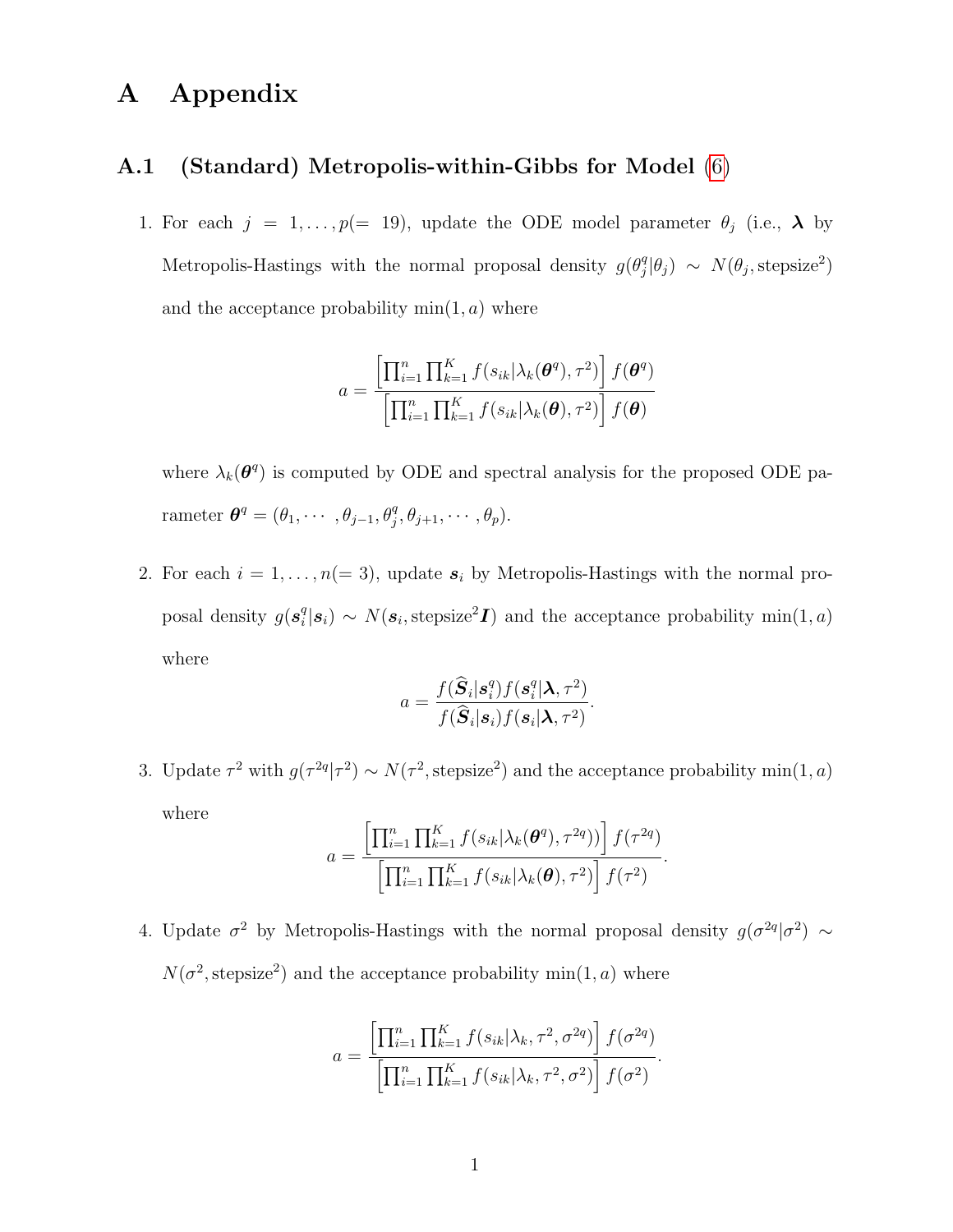

Figure A1: Bivariate posterior distribution of  $(\theta_1, \theta_6)$  and  $(\theta_4, \theta_5)$  obtained from GMSS

#### A.2 Some Additional Results

In this section, we provide some additional analysis results to better present our overall approach.

Figure [A1](#page-4-1) presents a pair of heatmaps of bivariate posterior distribution. Standard Metropolis-Hastings is hindered by the complexity of the distribution, while GMSS successfully converges to the target distribution.

Figures [6](#page-26-0) and [7](#page-27-1) in the manuscript have focused on graphical summary from the intervention posterior, yet [\(10\)](#page-20-0) is applicable for various situations. If the experimenter is more interested in posterior probabilities with quantitative information, Table [A1](#page-37-0) provides this information in depth. For example, when  $\theta_4$  is scaled down to 60% of its current values, circadian cycle period is almost certainly increased 10% from that of experimental data. As biologists are more interested in the increase in the circadian cycle than decrease, we only present the cases for increased cycles. The intervention posterior also provides an analysis to find the boundary of oscillating regions enveloping the current parameters, called bifurcation analysis [\(Caicedo-Casso et al., 2015;](#page-29-3) [Liu et al., 2019\)](#page-32-2). Such results are summarized as the proportion of runs that fail to converge, corresponding to the amount of change in parameter values.